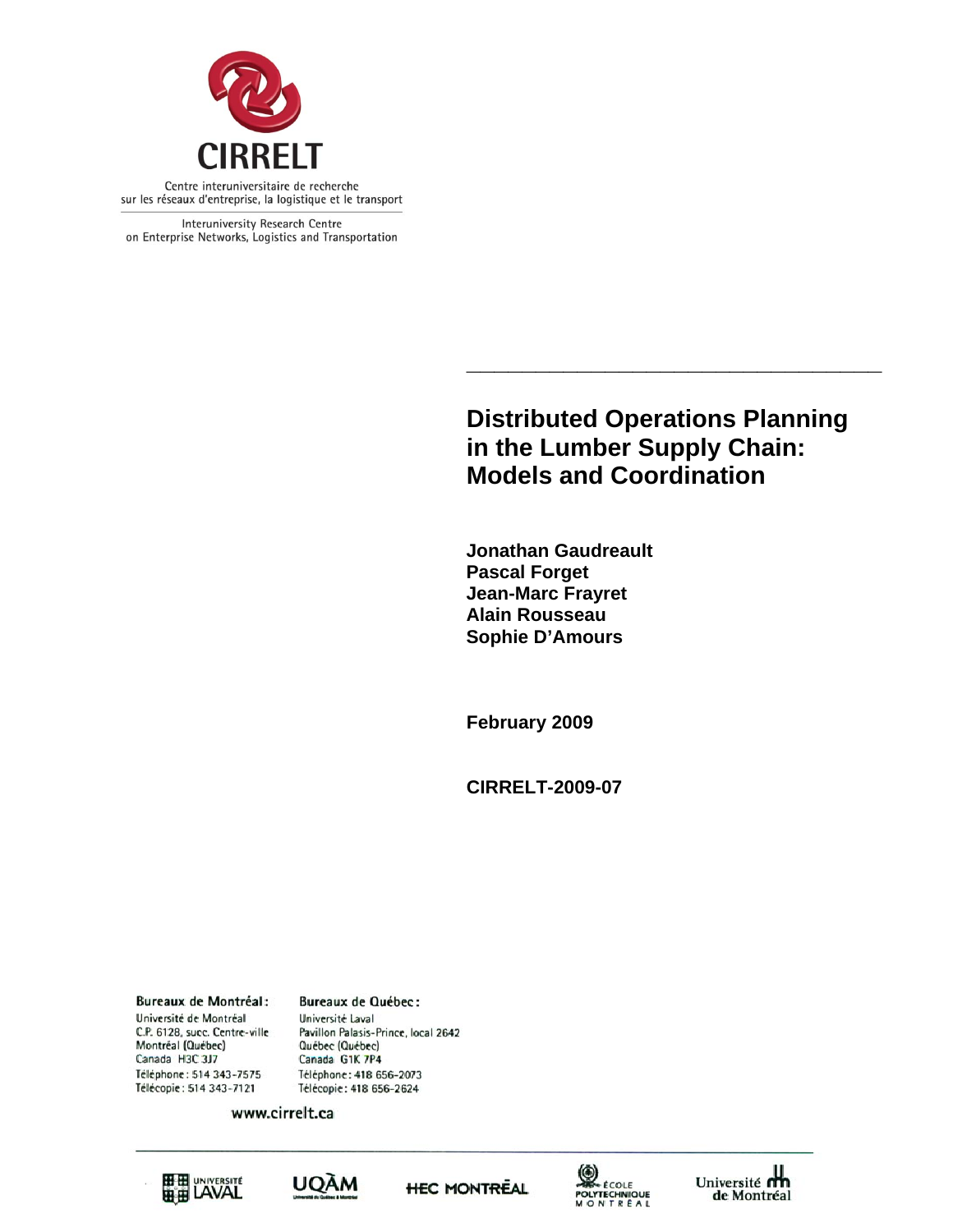# **Distributed Operations Planning in the Lumber Supply Chain: Models and Coordination**

## Jonathan Gaudreault<sup>1,2,\*</sup>, Pascal Forget<sup>1,3</sup>, Jean-Marc Frayret<sup>1,2</sup>, **Alain Rousseau1 , Sophie D'Amours1,3**

- <sup>1</sup> Interuniversity Research Centre on Enterprise Networks, Logistics and Transportation (CIRRELT)
- $2$  Mathematics and Industrial Engineering Department, École Polytechnique de Montréal, C.P. 6079, succursale Centre-ville, Montréal, Canada H3C 3A7
- <sup>3</sup> Département de génie mécanique, Université Laval, Pavillon Adrien-Pouliot, 1065, avenue de la médecine, Québec, Canada G1V 0A6

**Abstract.** Agent-based technology provides a natural approach to model supply chain networks. Each production unit, represented by an agent, is responsible for planning its operations and uses communication to coordinate with the others. In this paper, we study a softwood lumber supply chain made of three planning units (sawing unit, drying unit and finishing unit). We define the problems and propose agent-specific mathematical models to plan and schedule operations. Then, in order to coordinate these plans between the three agents, we propose different coordination mechanisms. Using these developments, we show how an agent-based simulation tool can be used to integrate planning models and evaluate different coordination mechanisms.

**Keywords**. Distributed operations planning, coordination, optimization, agent, supply chain, lumber.

**Acknowledgements.** This work was funded by the FORAC Research Consortium and the Natural Sciences and Engineering Research Council of Canada (NSERC). The authors would also like to acknowledge the impressive work of many FORAC research assistants who have worked on the development of the agent-based platform.

**\_\_\_\_\_\_\_\_\_\_\_\_\_\_\_\_\_\_\_\_\_\_\_\_\_\_\_\_\_**

Dépôt légal – Bibliothèque et Archives nationales du Québec, Bibliothèque et Archives Canada, 2009

Results and views expressed in this publication are the sole responsibility of the authors and do not necessarily reflect those of CIRRELT.

Les résultats et opinions contenus dans cette publication ne reflètent pas nécessairement la position du CIRRELT et n'engagent pas sa responsabilité.

<sup>\*</sup> Corresponding author: Jonathan.Gaudreault@cirrelt.ca

<sup>©</sup> Copyright Gaudreault, Forget, Frayret, Rousseau, D'Amours and CIRRELT, 2008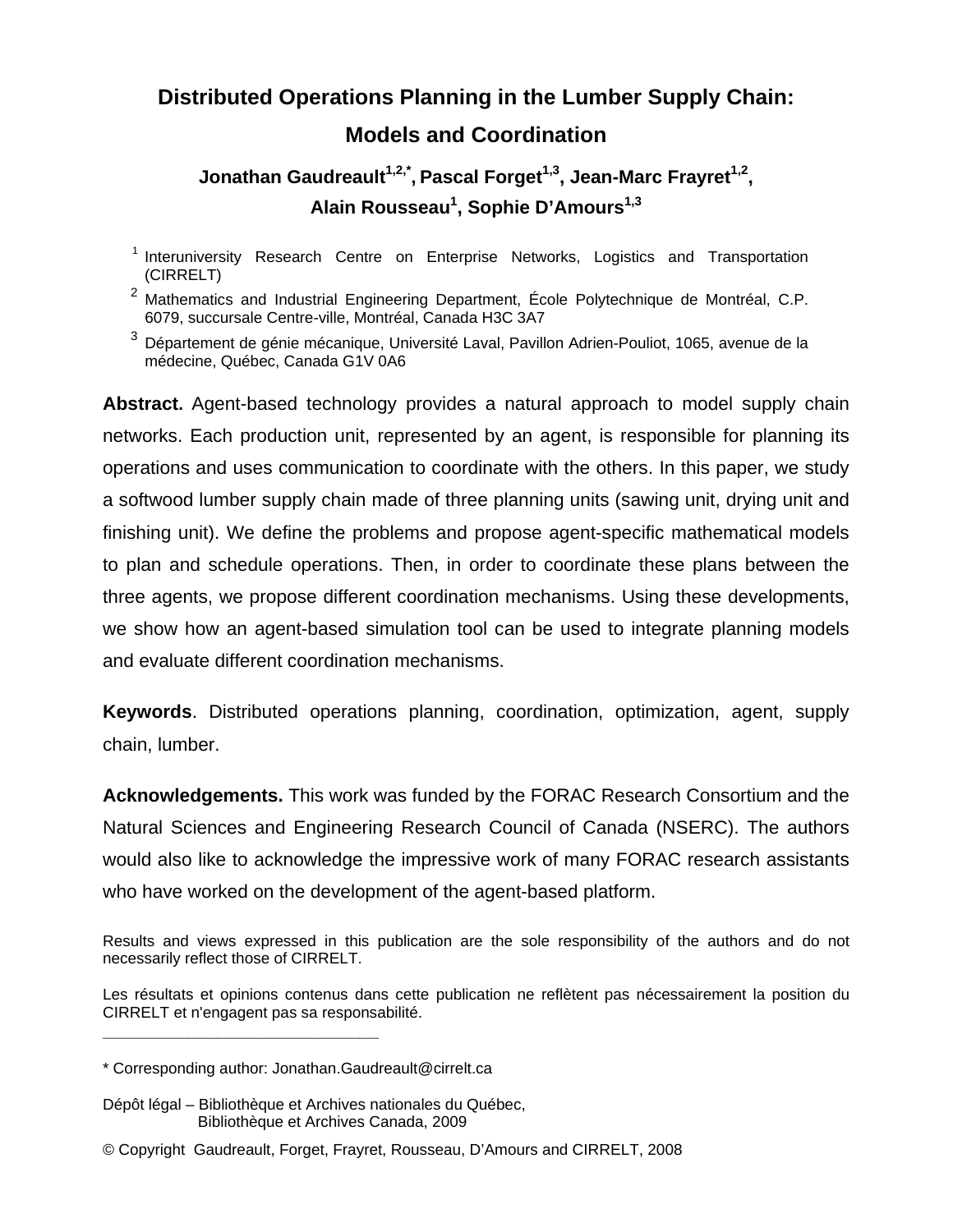## **1. INTRODUCTION**

Canadian lumber companies are confronted with the need to reengineer the way they manage and plan their supply chain operations. Supply chains are global networks of organizations where material and information flow in many directions within and across organizational boundaries through complex business networks of suppliers, manufacturers and distributors, to the external customers. These organizations can be part of the internal supply chain, which consists of members of the same company, or part of the external supply chain, which includes members of different companies. They must all cooperate to exchange materials and information to maximize customer satisfaction at the lowest possible cost.

In that regard, the lumber supply chain is similar to other industries: lumber material flows from forest contractors, to sawing facilities, to value-added mills (referred to as secondary transformation), and through the many channels of distributors and wholesalers to finally reach the markets. However, lumber operational planning represents a major challenge. Unlike the traditional manufacturing industry which has a convergent product structure (i.e., assembly), the lumber industry needs to master industry-specific operational processes. These are characterized by: (1) a divergent product structure (i.e., trees are broken down into many products), (2) the highly heterogeneous nature of its raw material and (3) radically different planning problems must be solved by each production center.

Distributed planning is an interesting approach for supply chain operational planning since it enables the use of specific optimization strategies and information available only locally. Unlike centralized planning approaches, which generally cannot take into account specific operational details, distributed planning makes it possible to create detailed models of specific planning problems.

Building on Gaudreault *et al*. (2008), this paper aims to propose planning models for the lumber production units and to compare different coordination mechanisms. In Section 2, we present a description of the softwood lumber production processes and planning strategy used by practitioners. Next, in Section 3, a literature review is provided on lumber planning, supply chain and coordination. Then, we propose in Section 4 a distributed planning system, including specific planning models for each production unit and coordination mechanisms to ensure coherence between agents. Section 5 presents the experimentation of the models and coordination mechanisms in an industrial application. We show how agentbased tools can be used to compare them. Finally, Section 6 concludes the paper.

## **2. SOFTWOOD LUMBER PRODUCTION AND PLANNING**

### **2.1 Production Units**

This section introduces the three different production units involved in softwood lumber production: (1) the sawing facility, where logs are cut into various sizes of rough pieces of lumber; (2) the drying facility, which reduces the lumber moisture content and (3) the finishing facility, where lumber is planed (surfaced), trimmed and sorted. Figure 1 presents the different production units.



Figure 1. Production units and products in a lumber supply chain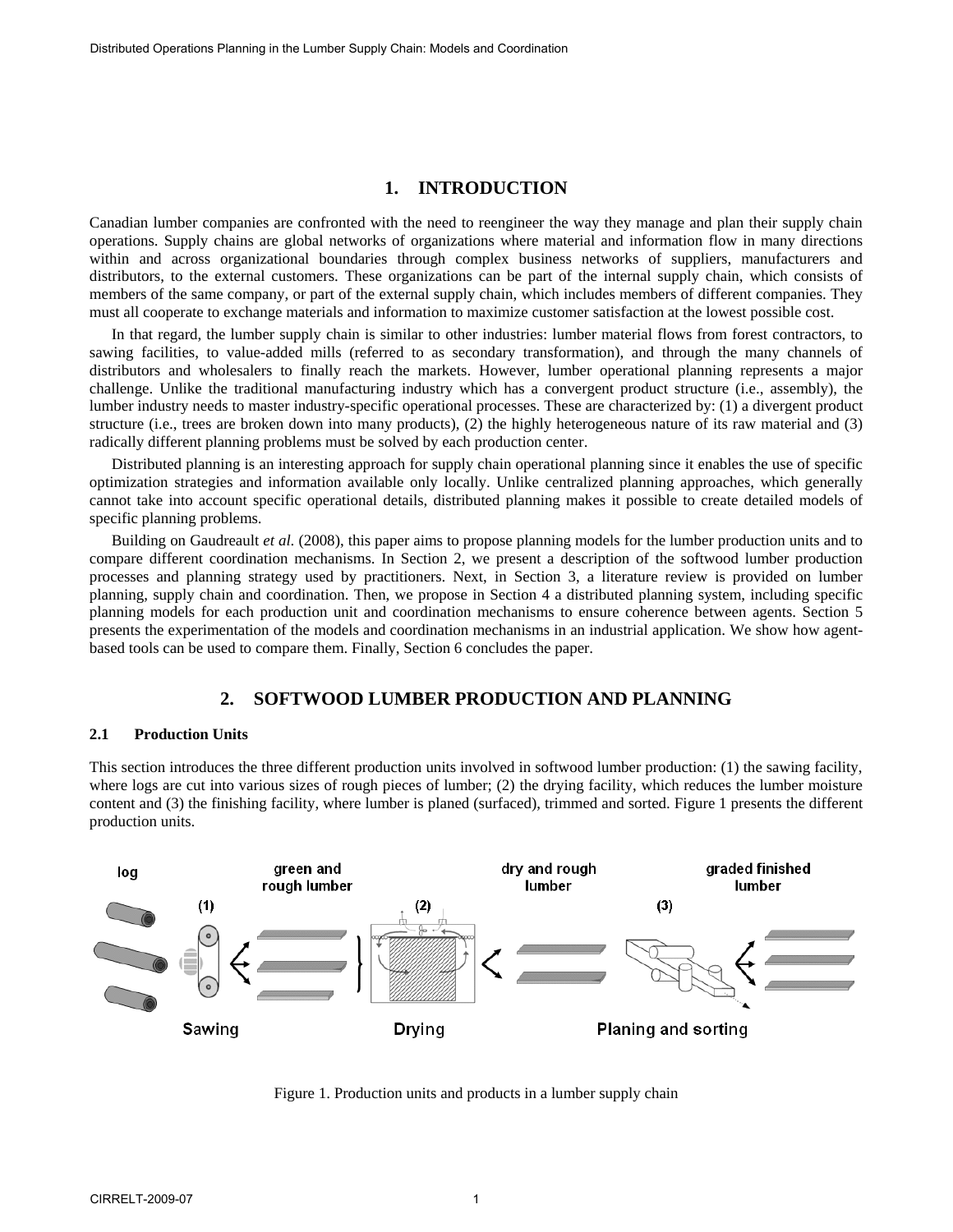This paper does not look into the log supply problem. In practice, forest is harvested by entrepreneurs responsible for felling trees and crosscutting them into logs. We consider that log supply to the sawing unit is known, which is the current practice in the industry.

#### 2.1.1 Sawing Unit

Logs often remain for long periods in a sawmill yard before being processed. They are stored in huge lots according to certain physical characteristics (species, length, average diameter, etc.), each lot representing a specific class of logs.

Logs are then broken down into various sizes of rough pieces of lumber. Different dimensions of lumber will be obtained at the same time from a single log, which is called co-production. Most of the time, sawmills have access to data regarding past production, allowing them to forecast the expected quantities of the different types of lumber to be produced from a specific quantity of logs of a given log class. This information defines a production matrix (Figure 2). Arcs show the quantity of each type of lumber expected when sawing a given volume from a specific log class.



Figure 2. Example of a production matrix

In most sawmills, the production line can be set up in different modes; each setup is associated to a specific production matrix. This gives the production manager some control over the production output mix. Certain log classes may be incompatible with certain setups. For example, in most sawmills fir and spruce cannot be processed in the same production shift; they are associated with different setups. Therefore, the planning decisions the production manager must make are the following: (1) decide how the plant will be set up for each production shift, and (2) decide which quantities of each log class to consume at each production shift.

Once logs are sawn, green pieces of lumber are assembled into bundles of the same *dimension* (2"x3", 2"x4", etc.) and *length* (8-foot, 12-foot, 16-foot, etc.), and generally of the same *species* (spruce, fir, etc.) in order to be dried.

#### 2.1.2 Drying Unit

Lumber drying is a transformation operation which aims at decreasing the lumber moisture content in order to meet customer requirements. These requirements are usually specified by industry standards, although some customers may require specific levels of moisture content. Softwood lumber drying is a rather complex process to carry out. It takes days and it is done in batches within large kiln dryers. Bundles of lumbers of different length can be dried in the same batch (e.g. 8-foot and 16-foot), but lumbers must be of the same dimension and species (although there are some exceptions). A bundle must be assembled as a rectangular prism filling the kiln dryer almost entirely. There are many constraints related to the stability of this stacking. For these reasons, each sawmill defines its own set of *loading patterns* that can be used. Figure 3 shows two examples of loading patterns.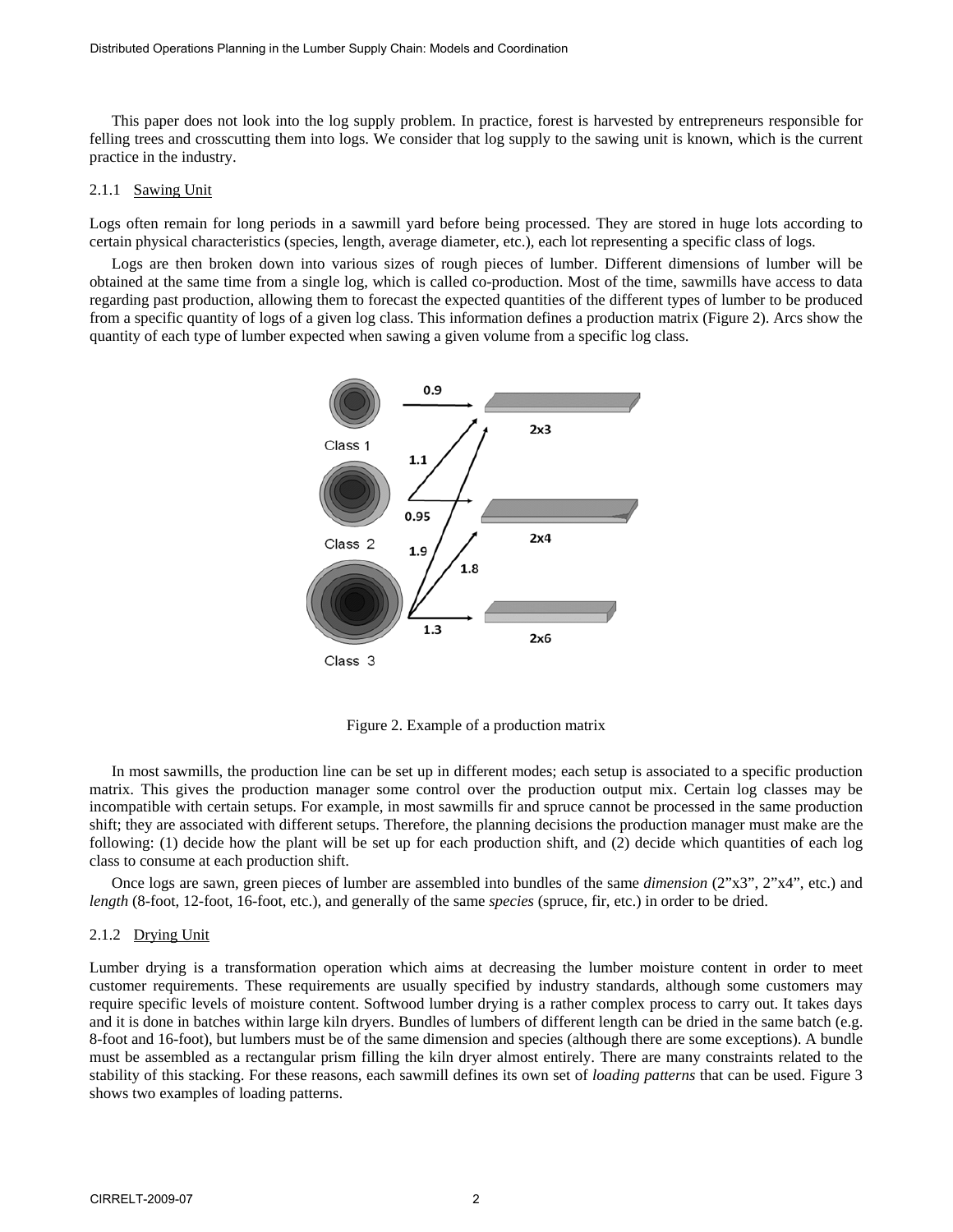| $\mathbf{O}$ | $\Omega$ | $\mathbf{o}$   | C      | O <sub>2</sub><br>$\mathbf{Q}$ | $\Omega$<br>$\Omega$ |
|--------------|----------|----------------|--------|--------------------------------|----------------------|
| $\Omega$     | $\sim$   | $\Omega$       | $\sim$ | $\sim$                         | $\sim$               |
| $\sum$       | $\sim$   | and the second |        |                                | <b>COLLE</b>         |

Figure 3. Examples of small loading patterns (actual kilns and patterns contain a few hundred bundles)

Under certain circumstances, special sections of the wood yard may be used to perform air drying. Air drying, which precedes kiln drying, may take several weeks but allows the reduction of the drying time in the kiln. Air drying also plays a role in increasing the overall quality of the finished product (obtained after finishing).

For a given batch of green lumber, there are different possible alternative operations that can be used for air-drying and kiln-drying. Figure 4 presents an example of four possible alternative combinations of operations. For air drying, these are mostly differentiated according to their durations. For kiln operations, they are different w.r.t. air temperature, humidity parameters, and duration. The planning decisions for this production unit are the following: (1) what drying activities to perform, (2) what loading pattern to use, and (3) when to perform them.



Figure 4. Example of drying processes available for a given batch of lumber

#### 2.1.3 Finishing Operations

At the finishing facility, lumbers are first planed (or surfaced). They are then sorted according to their grade (i.e. quality) with respect to the residual moisture content and physical defects. Lumber may be trimmed in order to produce a shorter lumber of a higher grade and value. This process is usually optimized by hardware to produce products with the highest value, with no consideration for the actual customer demand. This causes the production of multiple product types at the same time (co-production) from a single product type in input (divergence). It is important to note that the co-production cannot be avoided from a planning point of view; it is embedded within the transformation process. It is common to obtain more than 20 different types of products from a single product. The expected products mix to obtain from a batch depends on the drying process used. Therefore, in the planning models introduced hereafter, we consider the output product associated with each of the drying processes (path in Figure 4) as a different kind of input for the finishing process.

There is also a setup cost each time the facility processes a different dimension (e.g. from 2"x3" to 2"x6"). Consequently, most sawmills allow such a setup only between production shifts as they prefer campaigns (a batch of products of the same dimension but variable length) with a duration of more than one shift.

To sum up, the decisions that must be taken in order to plan the finishing operations are the following: (1) which campaign to realize (i.e. which lumber dimensions), (2) when and for how long and (3) for each campaign, which quantities of each length to process. Figure 6 shows a simple example of a production plan, including the campaigns (2"x3", 2"x6" and 2"x4") and the time spent on each length.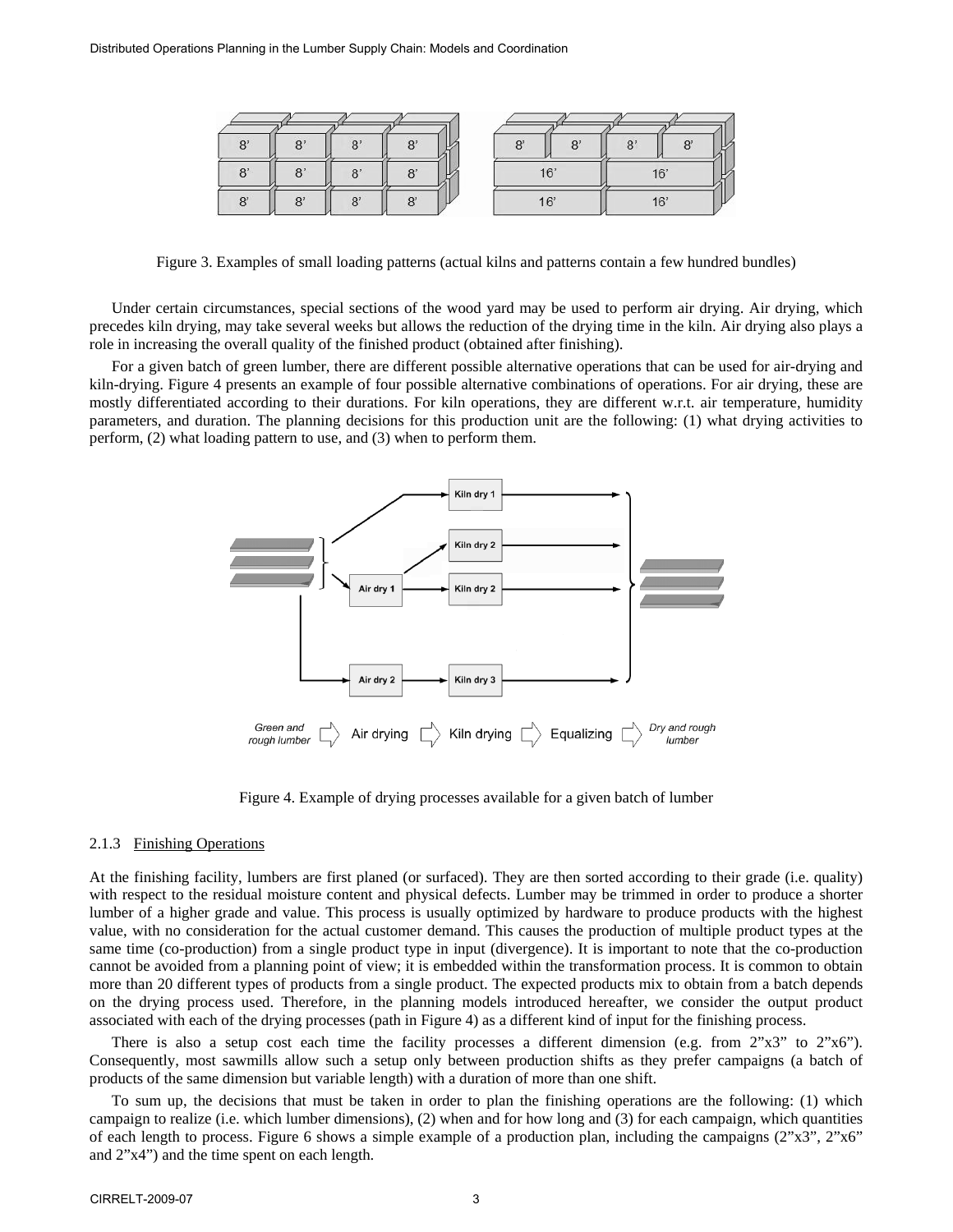| $t =$ |   | 2   | З          |     | 5   |  |
|-------|---|-----|------------|-----|-----|--|
|       |   | 2x3 |            | 2x6 | 2x4 |  |
|       | 8 | 10' | $12'$   8' | 12' |     |  |

Figure 5. Production plan for a finishing line for six consecutive production shifts

#### **2.2 Lumber Production Planning**

Due to the highly heterogeneous nature of the resource and the inherent complexity of forecasting production throughput, the dominant thinking in the North American lumber industry is to produce the maximum volume with the available resource. This can be identified as a *push production* mode, where demand from specific clients is not taken into account. Production is oriented towards large batches to take advantage of economy of scale, resulting in large inventories, low flexibility and low agility. The production manager has as main objective to feed the production line continuously, in order to maximize the production rate and the throughput. He also tries to forecast the quantity of output products as precisely as possible. This way, he can give clear information to the sales department about what will be available and when.

While this planning approach has the advantage of maximizing the throughput value, it does not take client needs into account. On-hand inventory can be different from what final clients really want, leading to missed sales opportunities. Also, when unforeseen events occur (such as kiln dryer breakdown, unplanned maintenance or power outage) production can be very different from what has been forecasted. In these cases, it becomes difficult to fulfill promised deliveries.

Using their current planning tools (generally in-house spreadsheet applications), it is difficult for production managers to adjust a production plan that proposes a solution to such problems. Also, they cannot try multiple alternative planning scenarios. This is why some Canadian lumber producers are investigating the possibility of evolving from a *push* production mode to a *pull* mode.

In order to design such a *pull* production system, some characteristics of the problem must be taken into account. For example, it takes days to produce a batch of green lumber that is ready to be dried because of co-production at the sawing unit. The relatively large size of kiln dryers and the constraint to dry similar products together also imposes some important production lead times. Furthermore, due to co-production at the finishing unit, a single batch of green lumber to be dried and finished contributes to fulfill many customer orders for different product types. Also, because the volume of each customer order for a specific product is usually larger than the amount produced with one single batch, many batches are usually needed to fulfill one particular need. These specific issues have raised the need for a tightly integrated process planning and scheduling (Bartak *et al*, 2002).

## **3. LITERATURE REVIEW**

#### **3.1 Lumber Production Planning**

Few authors have worked on the specific problem of softwood lumber production planning. Among them, Maness *et al* (1993) have proposed a mixed programming model that simultaneously determines the optimal bucking and sawing policies based on demand and final product price (integration of stem bucking and log sawing). This model was later modified to handle several periods (Maness *et al*, 2002). These works focus on the identification of new cutting patterns/policies.

Taking a more global view of the supply chain, Singer *et al* (2007) recently presented a model for optimizing planning decisions in the sawmill industry. They modeled a simplified internal supply chain, including two transformation stages and two inventory stages. The objective was to demonstrate how collaboration can benefit the partners, by transferring timber and using the competitive advantages of each. Other interesting studies have been presented about the integrated supply chain planning in the wood furniture industry (Ouhimmou *et al*, 2005) and in the OSB panel industry (Feng *et al*, 2008).

#### **3.2 Supply Chains Planning**

Supply chain operations planning is a complex issue. Companies usually deal with this by implementing and using information and decision support systems, which address various planning tasks. Some companies also adopt just-in-time approaches to control the pace of production and replenishment. When organizational units are part of the same company, centralized information and planning systems are sometimes used. Gathering information in a centralized management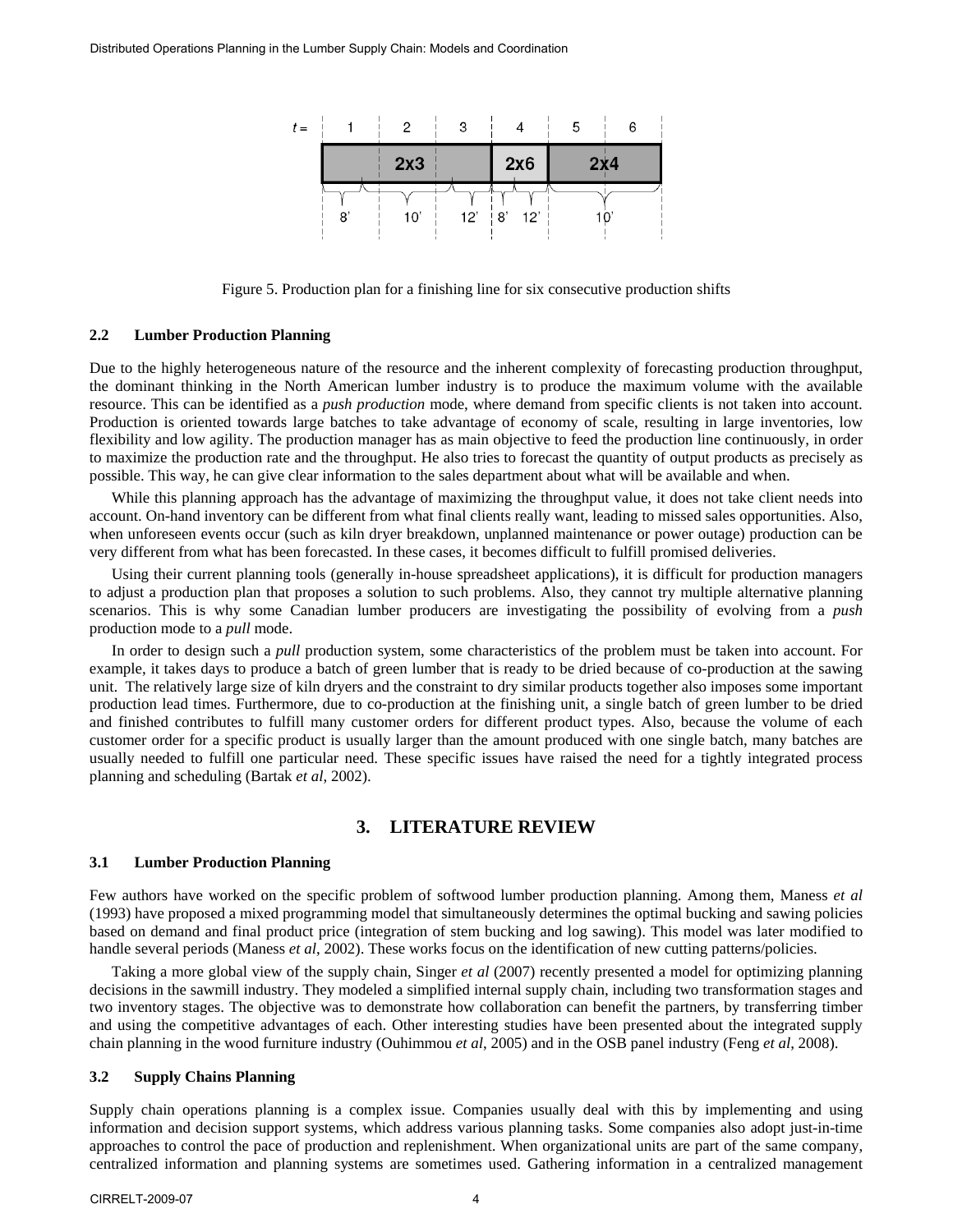system and redistributing plans can ensure synchronization and optimization of plans. Decision support systems, such as Advanced Planning and Scheduling (APS) systems are sophisticated sets of decision support applications using operational research (OR) techniques to find solutions to complex planning problems (Frayret, 2002). APS systems are considered by many as state of the art manufacturing and supply chain planning and scheduling practices. The reader is referred to Stadtler (2005) and Stadtler *et al* (2005) for a thorough description of APS.

However, even in an internal supply chain, the planning problem is complex and difficult to handle. In fact, currently available software solutions generally do not provide the necessary support to network organizations and are clearly insufficient in planning and coordinating activities in heterogeneous environments (Stadtler, 2005). Planning, scheduling and traditional control mechanisms are insufficiently flexible to react to rapid changes in production modes and client needs (Maturana *et al*, 1999). In other words, traditional systems have not been developed to work in decentralized, dynamic and heterogeneous environments, like supply chains. Collaboration and coordination mechanisms are needed to ensure synchronization and consistency throughout the supply chain. This has opened the way to an entirely new research domain, where researchers are interested in coordination and decision-making between supply chain partners to optimize the supply chain performance (Strader *et al*, 1998).

## **3.3 Coordination in Supply Chains**

An important management challenge in supply chains is the need for partners to perform different planning tasks locally and to simultaneously manage their interdependencies. Supply chain coordination has been studied by several authors. Bhatnagar *et al* (1993) differentiate between the inter-function coordination, referred to as the general coordination problem, and the multi-plant coordination of the same function. The general coordination problem is usually subdivided into three classes of coordination problems, namely, supply and production planning, production and distribution planning, and inventory and distribution planning. Thomas and Griffin (1996) present a review of the literature concerned with the coordination of these functions, while Bhatnagar *et al* (1993) focus on issues concerning the multi-plant coordination problem.

This work focuses on the multi-plant coordination problem and proposes three operations planning models linked by their material flow variables (i.e., delivery and order variables), and coordination mechanisms to make sure the resulting operations plans are coherent with each other.

## **4. DISTRIBUTED PLANNING FOR THE LUMBER SUPPLY CHAIN**

In this section, we present a distributed-APS system for the lumber supply chain. The local problems associated to each production unit (sawing, drying and finishing) are modeled and solved separately. This specific structure is neither unique nor optimal: it would be possible to design a more centralized structure with a single agent responsible for the planning of all production operations. However, due to the complexity and the specificities of those problems, it seems difficult to take advantage of a single generic planning algorithm, as it is likely that only aggregated information could be handled with such an agent. Also, distributed planning allows replicating the natural interactions existing between these production units.

First, different Mixed Integer Programming (MIP) models for the operations planning and scheduling of the three production centers are proposed. These models can be used individually or collectively. Then, we propose different coordination mechanisms to ensure the coherence and feasibility of the production plans.

## **4.1 Planning and Scheduling Models**

In order to plan individually or collectively the operations of the different production centers, planning and scheduling models have been developed. The following subsections present the optimization models developed specifically for the sawing unit, the drying unit and the finishing unit.

## 4.1.1 Sawing Model

The following defines the proposed planning and scheduling model for the sawing unit. Each processing activity is modeled as an association between a quantity of logs to consume, expected production, and machine usage. More than one processing activity can be used during the same production shift, but with some limitations imposed by setup constraints (see Section 2.1.1).

Sets

```
T the number of periods in the planning horizon. The index t refers to the periods t = 1, \ldots, T;
P set of products p;
```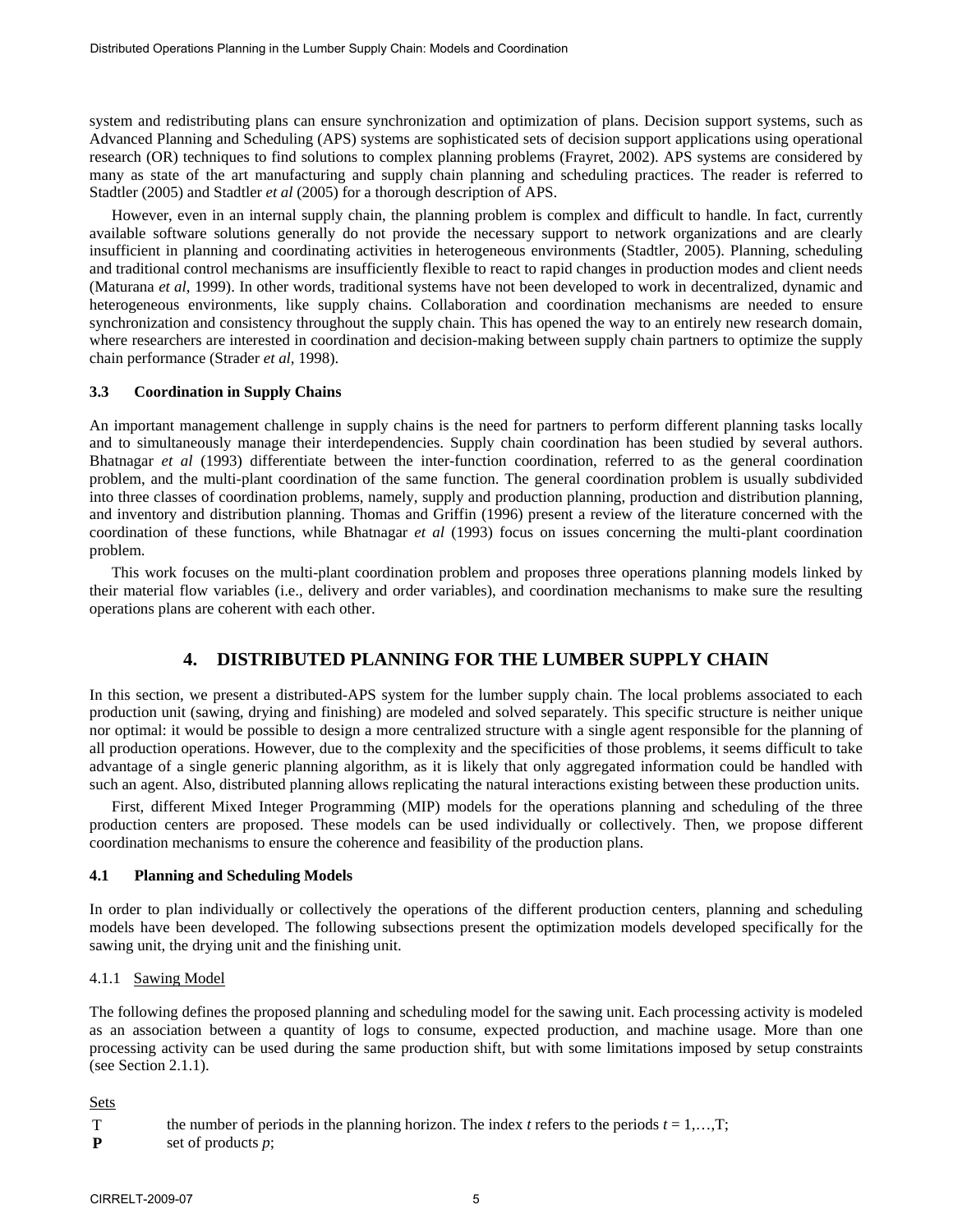| $\mathbf{P}^{consumed}$ | products p that can be consumed (raw products). $\mathbf{P}^{\text{consumed}} \subset \mathbf{P}$ ;                                                           |  |  |  |
|-------------------------|---------------------------------------------------------------------------------------------------------------------------------------------------------------|--|--|--|
| $\mathbf{P}^{produced}$ | products p that can be produced. ${\bf P}^{produced} \subseteq {\bf P}$ . Please note that ${\bf P}^{consumed}$ and ${\bf P}^{consumed}$ are non intersecting |  |  |  |
|                         | subsets.                                                                                                                                                      |  |  |  |
| M                       | set of machines m.                                                                                                                                            |  |  |  |
| $\mathbf{A}$            | set of processing activities $a \in A$ available to the unit;                                                                                                 |  |  |  |
| F                       | each $f \in \mathbf{F}$ defines a mode in which the plant can be set up to operate;                                                                           |  |  |  |
| ${\bf F}^a$             | specifies the modes $f \in \mathbf{F}^a \subseteq \mathbf{F}$ such that the plant can execute the processing activity a. An activity may be                   |  |  |  |
|                         | compatible with many modes and many activities can be compatible with the same mode.                                                                          |  |  |  |

#### **Parameters**

| $i_{p,0}$      | inventory of product $p \in \mathbf{P}$ in stock at the beginning of the planning horizon;                                   |
|----------------|------------------------------------------------------------------------------------------------------------------------------|
| $i_p$          | holding cost (per period) for product p;                                                                                     |
| $S_{p,t}$      | supply for product $p \in \mathbf{P}^{consumed}$ provided at the beginning of period t;                                      |
| $d_{p,t}$      | demand for product $p \in \mathbf{P}^{produced}$ the plant is expected to deliver by the end of period t;                    |
| $W_p$          | backorder cost that occurs when one unit of product $p \in \mathbf{P}^{produced}$ is late for one period;                    |
| $v_a$          | variable cost associated to performing $a$ , including cost of raw material, if it applies;                                  |
| $\phi_{a,p}$   | volume of raw material $p \in \mathbf{P}^{consumed}$ consumed each time a is executed. A single processing activity a can    |
|                | consume different product types at the same time;                                                                            |
| $\rho_{a,p}$   | quantity of product $p \in \mathbf{P}^{produced}$ produced each time a is executed. A single processing activity can produce |
|                | many product types at the same time.                                                                                         |
| $\delta_{a,m}$ | capacity of machine $m \in M$ (number of time units) used each time a is executed;                                           |

 $c_{m,t}$  available capacity of machine for period *t* (number of time units).

#### **Variables**

| $QC_{p,t}$  | total volume of product $p \in \mathbf{P}^{constant}$ consumed during period t;                                      |
|-------------|----------------------------------------------------------------------------------------------------------------------|
| $QP_{p,t}$  | total volume of product $p \in \mathbf{P}^{produced}$ produced during period t;                                      |
| $I_{p,t}^+$ | volume of product $p \in \mathbf{P}$ in stock at the end of period t;                                                |
| $I_{p,t}^-$ | cumulated demand for product $p \in \mathbf{P}$ not satisfied at the end of period t (that is, backorder);           |
| $I_{p,t}$   | volume of product $p \in \mathbf{P}$ that would be in stock if the cumulated demand was satisfied. This variable can |
|             | take negative values. It is introduced in order to simplify flow constraints formulation. See constraint $(1.7)$ for |
|             | the relation between $I_{p,t}$ , $I_{p,t}^{+}$ and $I_{p,t}^{-}$ ;                                                   |
| $Y_{f,t}$   | binary variable equals to 1 if the plant is set up in mode $f$ at period $t$ ; 0 otherwise;                          |

 $X_{a,t}$  usage of processing activity *a* during period *t* (continuous variable).

#### Objective function

Within the industrial application considered in this paper it is impractical to consider demand as a hard constraint (late deliveries are inevitable). Consequently, we try to minimize the cost of these backorders. We also take into account inventory cost and variable production cost:

$$
\text{Min} \sum_{\forall p \in \mathbf{P}^{produced}} \left( w_p \sum_{t=1}^T I_{p,t}^- \right) + \sum_{\forall p \in \mathbf{P}} \left( i_p \sum_{t=1}^T I_{p,t}^+ \right) + \sum_{\forall a \in \mathbf{A}} \left( v_a \sum_{t=1}^T X_{a,t} \right) \tag{1.1}
$$

## Production constraints

The product consumption and production of the plant are related to the number of times each processing activity is used:

$$
QC_{p,t} = \sum_{a \in A \mid \phi_{a,p} > 0} \left( X_{a,t} \times \phi_{a,p} \right) \qquad \forall p \in \mathbf{P}^{consum}, \ t = 1,..., \mathbf{T}
$$
 (1.2)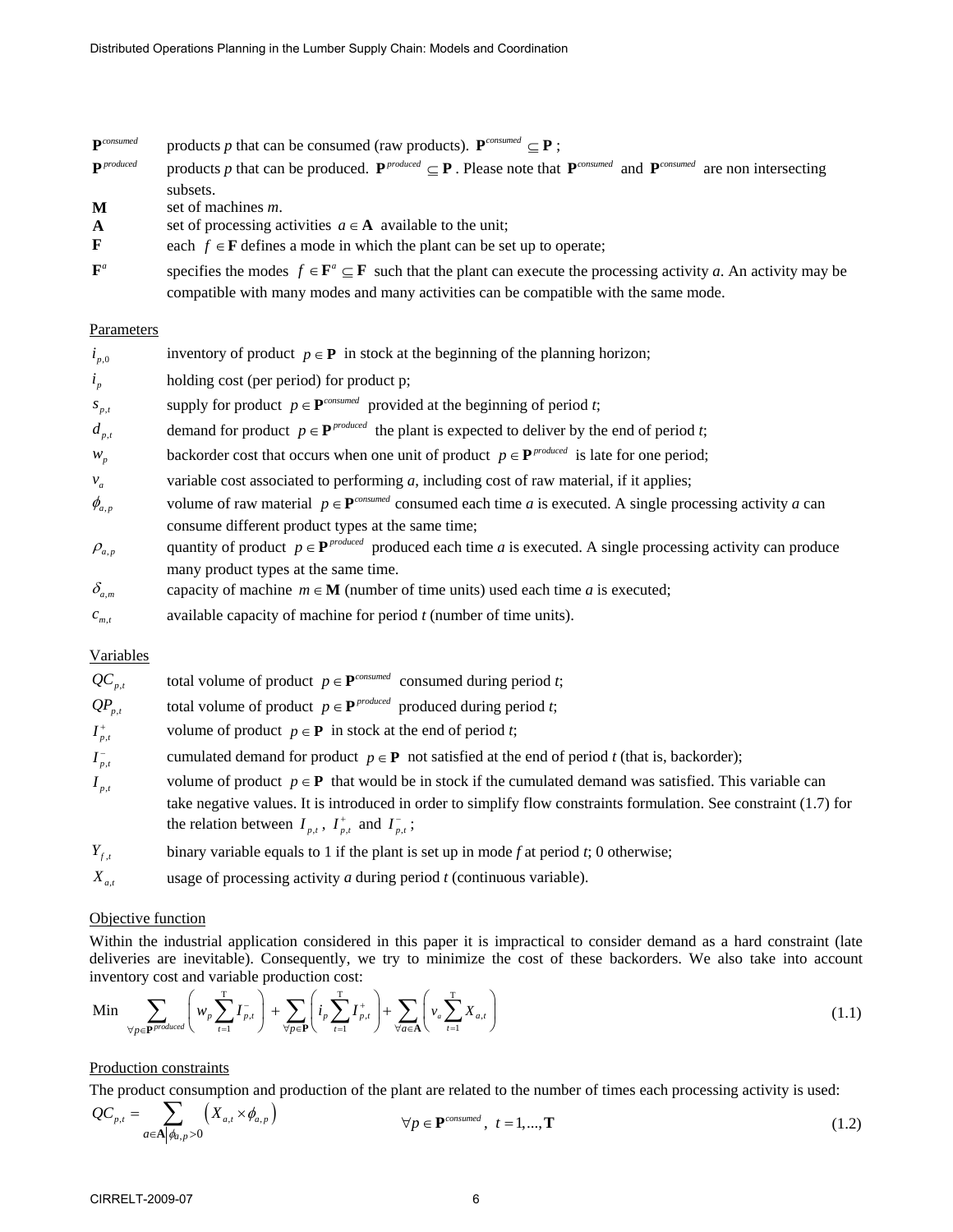Distributed Operations Planning in the Lumber Supply Chain: Models and Coordination

$$
QP_{p,t} = \sum_{a \in \mathbf{A} | \rho_{a,p} > 0} \left( X_{a,t} \times \rho_{a,p} \right) \qquad \qquad \forall p \in \mathbf{P}^{\text{produced}}, \ t = 1, \dots, \mathbf{T} \tag{1.3}
$$

At each period *t* of the planning horizon, the sawing line can be set up in only one mode and thus can only use the processing activities compatible with that mode:

$$
\sum_{f \in \mathbf{F}} Y_{f,t} \le 1 \qquad \forall t = 1,..., \mathbf{T}
$$
\n
$$
0 \le X_{a,t} \le \left(\infty \times \sum_{f \in \mathbf{F}^a} Y_{f,t}\right) \qquad \forall a \in \mathbf{A}, \ t = 1,..., \mathbf{T}
$$
\n
$$
(1.4)
$$
\n
$$
(1.5)
$$

where  $\infty$  is a significantly large number

The number of times each processing activity is executed is constrained by the capacity of each machine:

$$
\sum_{a \in \mathbf{A}} \left( X_{a,t} \times \delta_{a,m} \right) \leq c_{m,t} \qquad \qquad \forall m \in \mathbf{M}, \ t = 1,...,\mathbf{T} \tag{1.6}
$$

#### Flow constraints

Constraint (1.7) and (1.8) together with the objective function allow the computation of backorder level. Of course, no backorder is allowed for raw products (1.9).

$$
I_{p,t} = I_{p,t}^+ - I_{p,t}^- \tag{1.7}
$$

$$
I_{p,t}^{+} \ge 0; \quad I_{p,t}^{-} \ge 0 \qquad \qquad \forall p \in \mathbf{P}, t = 1,...,T \qquad (1.8)
$$

$$
I_{p,t}^- = 0; \qquad \forall p \in \mathbf{P}^{consumed}, t = 1,...,T
$$
 (1.9)

Constraints (1.10) and (1.11) establish the relation between inventory, supply and consumption of logs.

$$
I_{p,1} = i_{p,0} + s_{p,1} - QC_{p,1} \tag{1.10}
$$

$$
I_{p,t} = I_{p,t-1} + s_{p,t} - QC_{p,t}
$$
 (1.11)

Constraints (1.12) and (1.13) establish the relation between inventory, demand and production.

$$
I_{p,1} = i_{p,0} - d_{p,1} \tag{1.12}
$$

$$
I_{p,t} = I_{p,t-1} + QP_{p,t-1} - d_{p,t} \qquad \forall p \in \mathbf{P}^{produced}, t = 2,...,T
$$
\n(1.13)

#### Model implementation and resolution

For real industrial problems, this model was easily solved using the MIP solver ILOG CPLEX 9.1. Near optimal solutions can be found in a few minutes.

#### 4.1.2 Drying Model

Drying is a multi-stage process (see Section 2.1.2). In the proposed model we chose not to model directly the alternative combination of activities (paths in Figure 4). Instead, we modeled the individual activities. The connection between the activities (i.e. a valid precedence relationship between two activities) is enforced by the stocks level constraints for intermediary products (an intermediary product needed by an activity, must first be produced by its predecessor).

Figure 6 presents the main idea involved in this model. We have different activity types  $a \in A$ . Each type of activity can be executed on a compatible machine  $m \in \mathbf{M}_a \subseteq \mathbf{M}$ , and has a specified duration  $\delta_a$ . The parameters  $\phi_{a,p}$  and  $\rho_{a,p}$ specify the consumption and production for products  $p \in \mathbf{P}$ . In this context, building a plan can be seen as deciding which activities to perform, when to do them and which machines to use. A solution can be represented by a Gantt chart of activities (see Figure 6). Each type of activity can be inserted as many times as needed in the plan. Inserted activities have an impact on product inventories  $(I_{p,t})$  by increasing or decreasing it since they produce and consume different products. Demand from the finishing unit  $(d_{p,t})$  also influences product inventories. These kinds of models are referred to as a *timetable* models or *time-line* models (Bartak, 1999a; 1999b; 2002).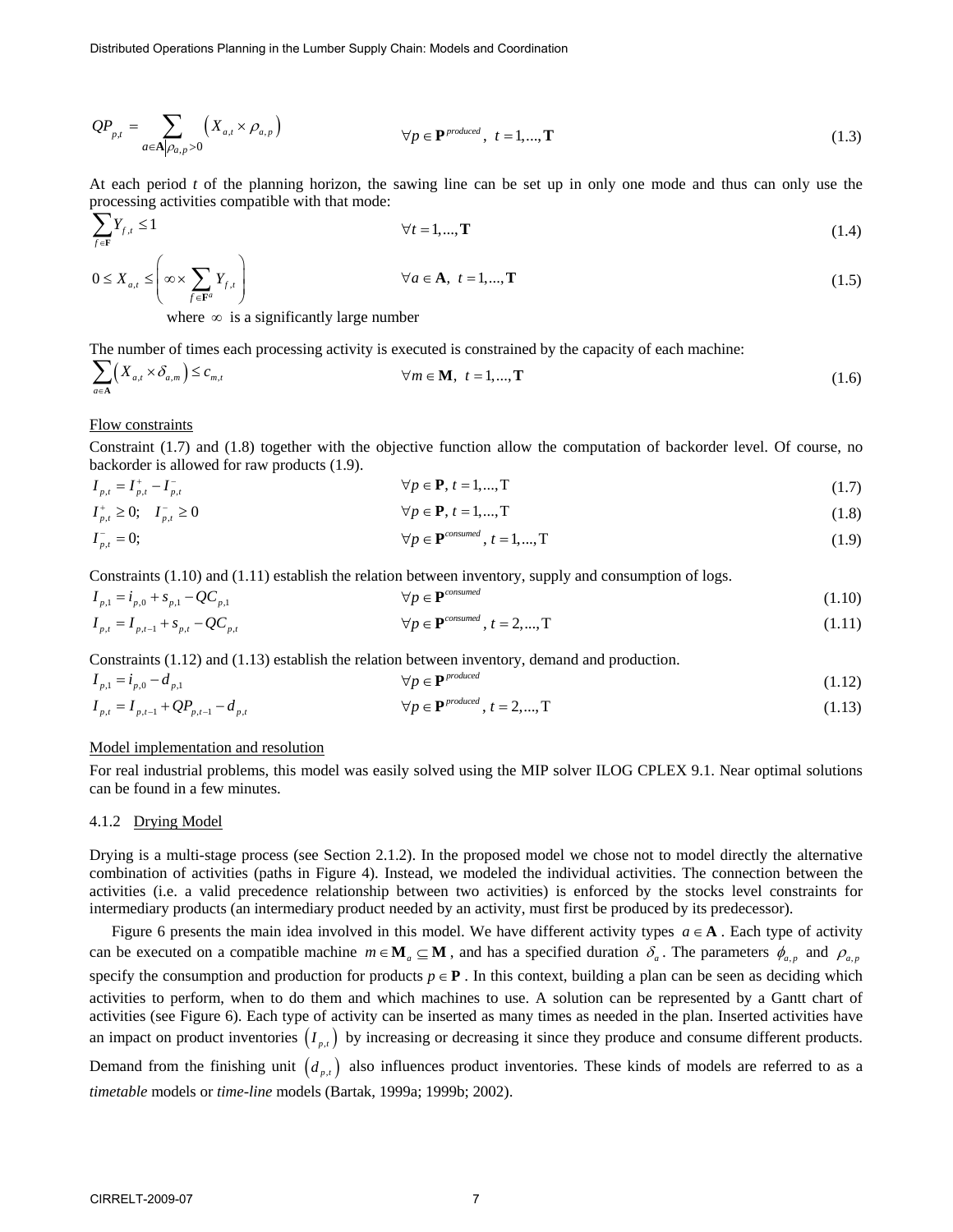

Figure 6. Illustration of the drying model

## Sets

This drying model uses notation similar to the sawing model. The following sets have the same meaning in both models: periods (T), products (P, P<sup>consumed</sup>, P<sup>produced</sup>) and machines (M). Because drying processes allow intermediary products which can be both produced and consumed,  $P^{constant}$  and  $P^{product}$  may now intersect. Consequently, in order to simplify the presentation of flow constraints, we will consider each product  $p \in \mathbf{P}$  as a resource that can be consumed, produced, supplied and shipped.

The following defines other sets used by the drying model:

**A** set of all types of drying activities *a*;  $A_p^{\text{cosusume}}$  subset of activities which consume the product *p*.  $A_p^{\text{cosusume}} \subseteq A$ ;  $A_p^{produce}$  subset of activities which produce the product *p*.  $A_p^{produce} \subseteq A$ ; **A**<sub>*m*</sub> subset containing all types of activities that can be processed on machine *m* ∈ **M** .  $A_m \subseteq A$ ; **M**<sub>*a*</sub> subset of machines that can carry out activity  $a \cdot \mathbf{M}_a = \{m \in \mathbf{M} | a \in \mathbf{A}_m\}$ .

## Parameters

The following parameters have the same meaning as in the sawing model although they are now defined for every product  $p \in \mathbf{P}$ : supply  $(s_{p,t})$ , demand  $(d_{p,t})$ , initial inventory and costs  $(i_{p,0}, i_p, w_p)$ , material consumption and production of activities  $(\phi_{a,p}, \rho_{a,p})$ . However, we will suppose that  $d_{p,t}$  is equal to zero for all products that can be consumed. The parameter  $v_a$  also has the same meaning as in the sawing model. In addition, we define these parameters:

 $c_{m,t}$  1, if machine *m* is available during period *t*, 0 otherwise;  $\delta_a$  number of consecutive periods needed to realize activity *a*.

# Variables

The following variables have the same meaning as in the sawing model although they are now defined for every product  $p \in \mathbf{P}$ :  $QC_{p,t}$ ,  $QP_{p,t}$ ,  $I_{p,t}^+$ ,  $I_{p,t}^-$ ,  $I_{p,t}^-$ . In addition, we define this decision variable:

*X*<sub>(*a,m*),*t*</sub> Binary decision variable taking value 1 if an activity of type *a* starts on machine *m* at period *t*, 0 otherwise. It is defined for each couple  $(a, m) | a \in A_m$ .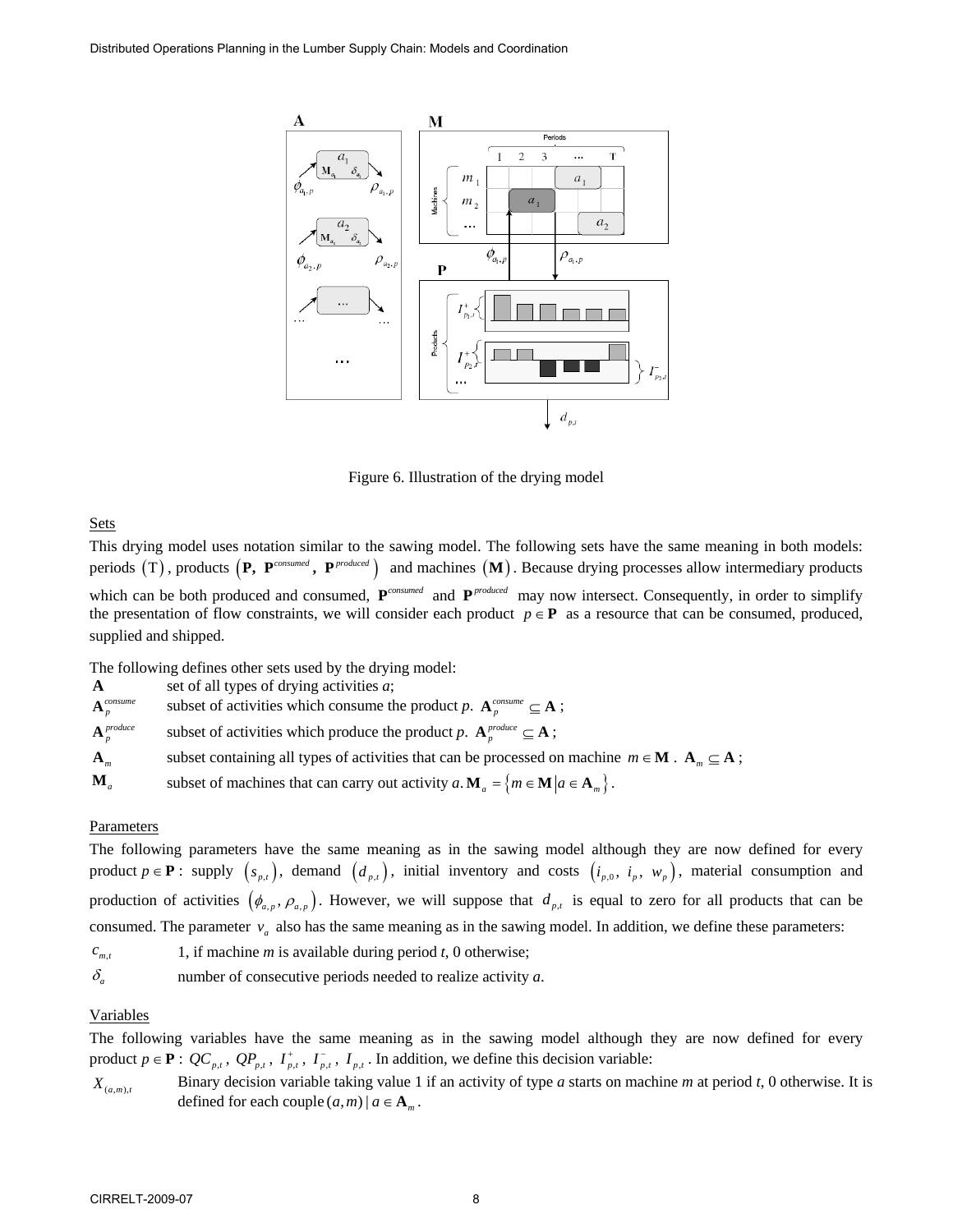#### Objective function

The objective function is similar to the one in the sawing model:

Min 
$$
\sum_{\forall p \in \mathbf{P}} \left( w_p \sum_{t=1}^T I_{p,t}^- + i_p \sum_{t=1}^T I_{p,t}^+ \right) + \sum_{\forall (a,m) | a \in \mathbf{A}_m} \left( v_a \sum_{t=1}^T X_{(a,m),t} \right)
$$
(2.1)

#### Production constraints

The consumption constraint (2.2) defines  $QC_{p,t}$  as being the total consumption of activities starting during period *t* and consuming product *p*. The sum is computed only for the couple of activities *a* and machines *m* for which *m* can carry out *a*, and *a* consumes *p*. Consumption for products that are never consumed is set to zero.

$$
QC_{p,t} = \sum_{\substack{a \in \mathbf{A}_m \\ (a,m) \mid a \in \mathbf{A}_p^{consum}}} X_{(a,m),t} \times \phi_{a,p} \qquad \forall p \in \mathbf{P}, \ t = 1,...,T
$$
\n(2.2)

The production constraint (2.3) is the counterparts of the previous constraint. It sets that total production is the sum of what is produced by activities *a* ending during period *t* (i.e. those starting at period  $t - \delta_a + 1$ ) and producing product *p*.

$$
QP_{p,t} = \sum_{\substack{a \in \mathbf{A}_m \\ (a,m) \mid a \in \mathbf{A}_p^{produce} \\ t - \delta_a + 1 \ge 1}} X_{(a,m),t - \delta_a + 1} \times \rho_{a,p} \qquad \forall p \in \mathbf{P}, \ t = 1,...,T
$$
\n(2.3)

The capacity constraint (2.4) sets that the number of activities running on a machine *m* at period *t* must be smaller than or equal to 1. For each type of activity  $a$ , there is an instance running at period  $t$  if one has started in the interval  $[t - \delta_a + 1, \dots, t]$ .

$$
\sum_{a \in \mathbf{A}_m} \sum_{\tau = \max[r - \delta_a + 1, 1]}^{t} X_{(a, m), \tau} \le c_{m, t} \qquad \forall m \in \mathbf{M}, t = 1, ..., T
$$
\n(2.4)

Flow constraints

Flow constraints are similar to those of the sawing model, with the exception that some products can both be consumed and produced:

$$
I_{p,t} = I_{p,t}^+ - I_{p,t}^- \tag{2.5}
$$

$$
I_{p,t}^{+} \ge 0; \quad I_{p,t}^{-} \ge 0 \qquad \qquad \forall p \in \mathbf{P}, t = 1,...,T \qquad (2.6)
$$

$$
I_{p,t}^- = 0; \qquad \qquad \forall p \in \mathbf{P}^{\text{consumed}}, \ t = 1, \dots, T \tag{2.7}
$$

$$
I_{p,1} = i_{p,0} + s_{p,1} - QC_{p,1} - d_{p,1} \qquad \forall p \in \mathbf{P}
$$
\n
$$
\mathbf{P} = \mathbf{P} \tag{2.8}
$$

$$
I_{p,t} = I_{p,t-1} + s_{p,t} + QP_{p,t-1} - QC_{p,t} - d_{p,t} \qquad \forall p \in \mathbf{P}, t = 2,...,T
$$
\n(2.9)

#### Model implementation and resolution

For real industrial-size problems we were not able to obtain good feasible solutions in reasonable time. Consequently, we propose a simple greedy heuristic to solve this problem. First, a list of the available drying processes must be established *a priori* (i.e. each path in Figure 4). Then, the plan is produced incrementally (starting with an empty plan) by performing the following steps:

- *1. Compute the value of the objective function for the current plan.*
- *2. Insert into the plan the process that will most reduce the value of the objective function. Each process is evaluated by performing these steps:* 
	- *a. Compute the earliest date for which one of the products produced by the process is backordered.*
	- *b. By considering this as being the due date, backward schedule the activities of the process using just-in-time planning.*
	- *c. Compute the improvement of the objective function.*
- *3. Go back to step 1 (the algorithm stops when it becomes impossible to insert a process reducing the value of the objective function in step 2).*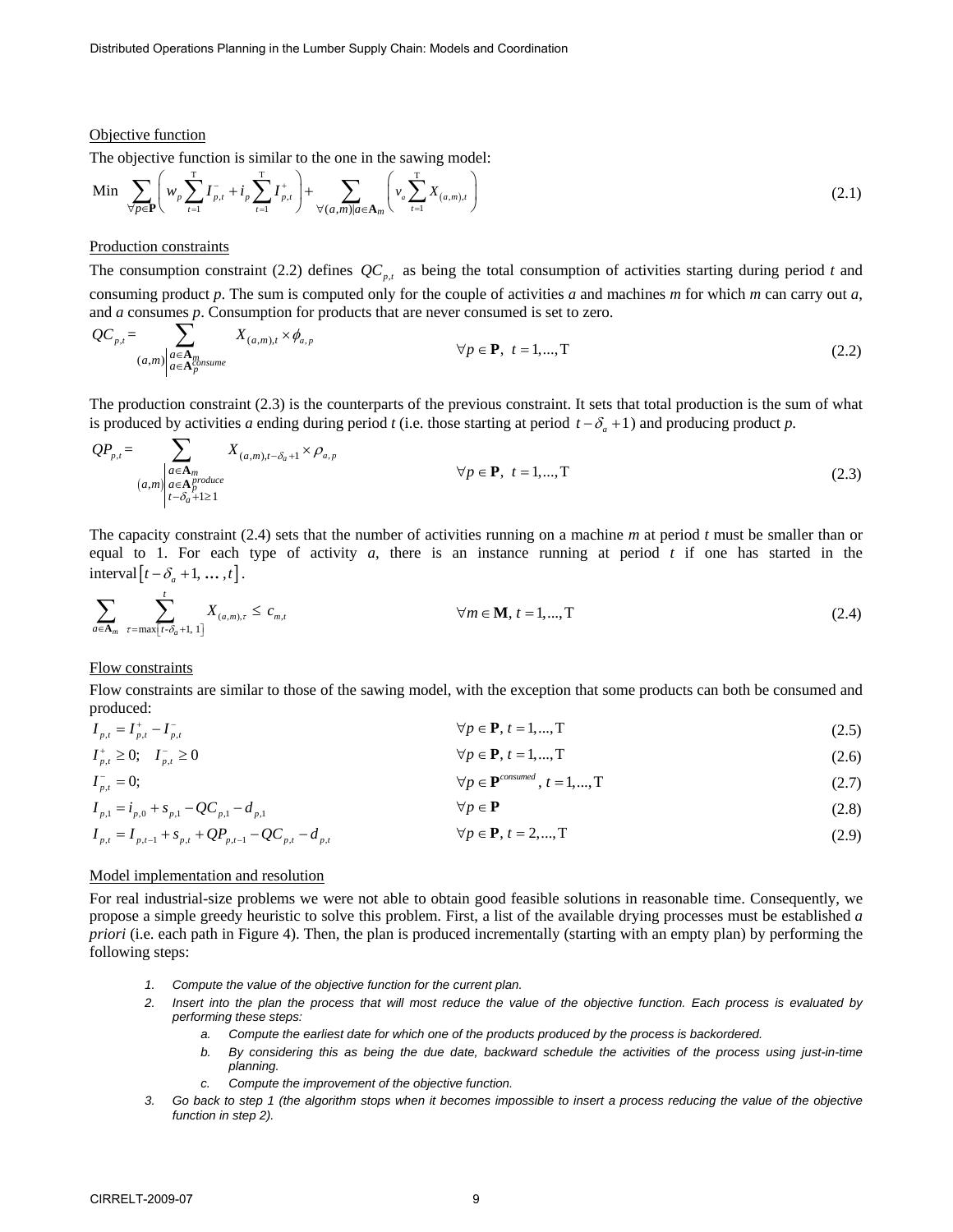#### 4.1.3 Finishing Model

In practice, the three steps of the finishing process (i.e., planing, sorting and trimming) are performed on a single production line. For planning purposes, this line can be considered as a single machine, whose production rate is equal to that of the machine which is the bottleneck on the line.

As stated in Section 2.1.3, a finishing production plan is a sequence of campaigns (see Figure 5). Each one has a product family associated to it (e.g. 2"x4"), which is related to a specific setup for the plant. During the campaign, different types of products corresponding to the family can be processed (e.g. 2"x4"-8', 2"x4"-10'). However, they must be processed in a specific order.

It the following model, binary decision variables specify how the plant is setup at each period. A setup cost  $(\zeta)$  must

be accounted each time there are two consecutive periods with a different setup (that is, each time a new campaign begins). Other decision variables in the model represent the quantities of each length (e.g. 8', 10') to process at each period (rather than the quantity to process at each campaign as imposed by the problem). To compensate for this "relaxation", a constraint states that all the consumption of the campaign takes place at its beginning, and its production at the end. On the other hand, we have to maintain two different inventories: one in the yard (similar to the sawing and drying problems) and one in the plant.

#### Sets

This finishing model uses notation similar to previous models. The following sets have the same meaning: T, P, P<sup>consumed</sup> and *P*<sup>produced</sup>. Similar to the sawing model, each  $f \in \mathbf{F}$  defines a mode in which the plant can be set up to operate. Each mode corresponds to a product family (e.g.  $2''x4'$ ). In addition, we define the following sets:

 ${\bf P}^{\text{consumed}}_f$  products *p* that can be consumed when the plant is set up in mode *f*.  $p \in {\bf P}^{\text{consumed}}_f$   $\subseteq {\bf P}^{\text{consumed}}$ ;

 ${\bf P}_f^{produced}$  finished products *p* that can be produced when the plant is set up in mode *f*.  $p \in {\bf P}_f^{produced} \subseteq {\bf P}_f^{produced}$ ;

**FP** set of couples  $(f, p) | (f \in \mathbf{F}) \land (p \in \mathbf{P}_f^{\text{consumed}}).$ 

#### **Parameters**

The following parameters have the same meaning as in the sawing model:  $s_{p,t}$ ,  $d_{p,t}$ ,  $i_{p,0}$ ,  $i_p$ , and  $w_p$ . In addition, we define these parameters:

 $P_{(f, p'), p}$  volume of product  $p \in \mathbf{P}^{produced}$  produced when one unit of product  $p' \in \mathbf{P}^{consumed}$  is consumed while the plant is set up in mode *f*. Defined for couples  $(f, p') \in \mathbf{FP}$ ;

- $\delta_{(f,p)}$  time needed to consume one unit of product  $p \in \mathbf{P}^{constant}$  when the plant is set up in mode *f*. Defined for couples  $(f, p) \in \mathbf{FP}$ ;
- $v_{(f,p)}$  cost of processing one unit of product  $p \in \mathbf{P}^{constant}$ . Defined for couples  $(f, r) \in \mathbf{FP}$ ;
- *<sup>t</sup> c* capacity of the plant (number of time unit) for period *t;*
- $\zeta$  cost of performing a setup change.

#### Variables

The following variables have the same meaning as in the sawing model. Variable  $Y_{f,t}$  identify in which mode the plan is set up. The variables  $I_{p,t}^+$ ,  $I_{p,t}^-$  and  $I_{p,t}$  corresponds to the inventory in the yard. Variable  $QC_{p,t}$  corresponds to a quantity transferred in the plant at the beginning of a campaign. Variable  $QP_{p,t}$  to a quantity transferred from the plant to the yard at the end of the campaign.

In addition, we define these variables:

- *BS<sub>fx</sub>* 1, if the plant is set up for mode *f* at period *t* and it was not the case at period *t*-1. 0, otherwise. Said otherwise, this variable is equal to 1 if a campaign using mode *f* begins at period *t*;
- *BS<sub>t</sub>* 1, if a campaign (of any mode) begins at period *t*. 0, otherwise;
- *BE<sub>t</sub>* 1, if a campaign (of any mode) ends at period *t*. 0, otherwise.
- $UC_{(f,p)_{\mathcal{A}}}$  volume of raw product *p* to process at period *t* while the plant is set up in mode *f*. The product must be already in the plant to be processed. Defined for couples  $(f, p) \in \mathbf{FP}$ .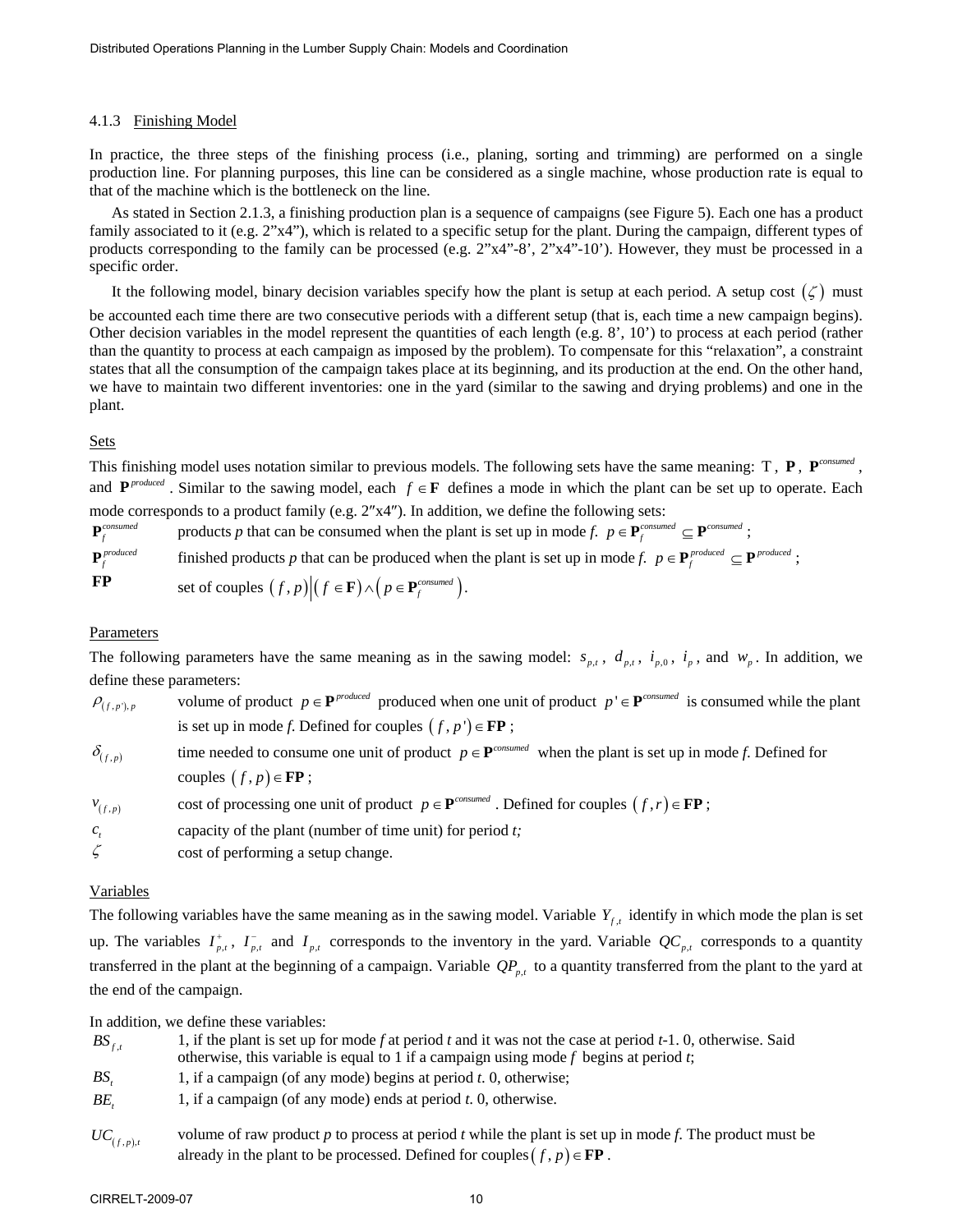- *UP<sub>p,t</sub>* volume of product *p* produced at period *t*. The product remains in the plant and is not available to satisfy demand until the end of the campaign. It will be released and thus be considered a production of the plant only when the campaign is over. Defined for  $p \in \mathbf{P}^{produced}$ ;
- *UI*<sub>*p*,*t*</sub> volume of product *p* in the plant at the end of period *t*. Defined for  $p \in \mathbf{P}$ .

#### Objective function

The objective function is similar to the one in the sawing model although in this problem the setup costs are taken into account. Production costs depend both on how the plant is set up and the raw material consumed.

Min 
$$
\sum_{\forall p \in \mathbf{P}^{produced}} \left( w_p \sum_{t=1}^T I_{p,t}^-\right) + \sum_{\forall p \in \mathbf{P}} \left( i_p \sum_{t=1}^T I_{p,t}^+\right) + \zeta \sum_{t=1}^T BS_t + \sum_{\forall (f,p') \in \mathbf{FP}} \left( v_{(f,p')} \sum_{t=1}^T UC_{(f,p')t}\right)
$$
 (3.1)

#### Production constraints

First, the plant can only be set up in one mode at a time (3.2) and a product can be processed (consumed) only if the plant is configured in a compatible mode (3.3).

$$
\sum_{f \in \mathbf{F}} Y_{f,t} \le 1 \tag{3.2}
$$

$$
0 \le UC_{(f,p),t} \le (\infty Y_{f,t}) \qquad \qquad \forall (f,p) \in \mathbf{FP}, t = 1,...,T \qquad (3.3)
$$

where  $\infty$  is a significantly large number.

Constraints (3.4) to (3.6) state a batch can start or end only if the plant is set up in a compatible mode. Constraint (3.7) ensures that a specific batch will run until it has ended.

- $BS_{f,1} = Y_{f,1}$  (3.4)
- $BS_{f,t} \le Y_{f,t}$  (3.5)  $BE_{f,t} \le Y_{f,t}$  (3.6)

$$
Y_{f,t} = Y_{f,t-1} - BE_{f,t-1} + BS_{f,t} \qquad \forall f \in \mathbf{F}, t = 2,...,T
$$
\n(3.7)

Variables *BS*, and *BE*, respectively take value 1 if and only if a batch is starting (3.8) or ending (3.9) at period *t*.

$$
BS_t = \sum_{f \in \mathbf{F}} BS_{f,t} \qquad \forall t = 1,...,T
$$
\n
$$
OF \sum_{f \in \mathbf{F}} CF
$$
\n(3.8)

$$
BE_t = \sum_{f \in \mathbf{F}} BE_{f,t} \tag{3.9}
$$

Raw products can enter the plant only at the beginning of a compatible campaign (3.10). Finished products are released only at the end of the campaign (3.11). No products can be left inside the plant at the end of the campaign (3.12).

$$
QC_{p,t} \leq \left(\infty \sum_{f \in \mathbf{F} \mid p \in \mathbf{P}^{\text{consumed}}_f} BS_{f,t}\right) \qquad \forall p \in \mathbf{P}, t = 1,...,T \qquad (3.10)
$$

$$
QP_{p,t} \leq \left(\infty \sum_{f \in \mathbf{F} | p \in \mathbf{P}^{\text{produced}}_{f}} BE_{f,t}\right) \qquad \forall p \in \mathbf{P}, t = 1,...,T \qquad (3.11)
$$

$$
UI_{p,t} \leq \infty \left(1 - BE_t\right) \qquad \forall p \in \mathbf{P}, t = 1,...,T \qquad (3.12)
$$

The following are the flow conservation constraints for the raw products inside the plant:

$$
UI_{p,1} = QC_{p,1} - \sum_{f \in F | (f,p) \in \mathbf{FP}} \left( UC_{(f,p),1}\right) \qquad \qquad \forall p \in \mathbf{P}^{consumed}
$$
\n(3.13)

$$
UI_{p,t} = UI_{p,t-1} + QC_{p,t} - \sum_{f \in F | (f,p) \in \mathbf{FP}} \left( UC_{(f,p),t}\right) \qquad \forall p \in \mathbf{P}^{consumed}, t = 1,...,T
$$
\n(3.14)

$$
\forall p \in \mathbf{P}^{\text{consumed}}, t = 1, ..., T \tag{3.15}
$$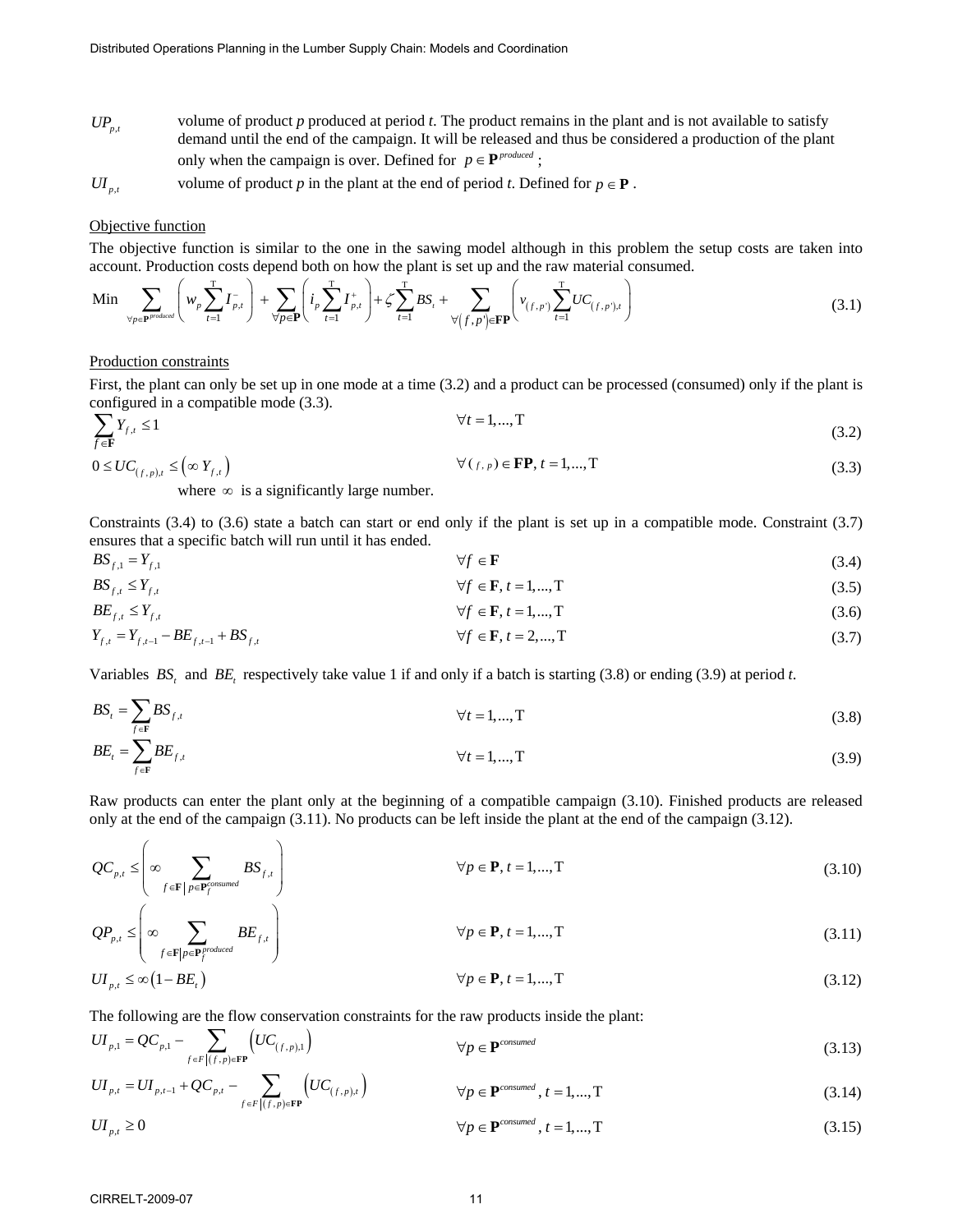These are the flow conservation constraints for the finished products inside the plant:

$$
UI_{p,1} = UP_{p,1} - QP_{p,1} \tag{3.16}
$$

$$
UI_{p,t} = UI_{p,t-1} + UP_{p,t} - QP_{p,t}
$$
\n
$$
\forall p \in \mathbf{P}^{produced}, t = 2,...,T
$$
\n(3.17)

$$
UI_{p,t} \ge 0 \qquad \qquad \forall p \in \mathbf{P}^{consumed}, t = 1,...,T \qquad (3.18)
$$

These constraints establish the relation between consumption and production inside the plant:

$$
UP_{p,t} = \sum_{(f,p') \in \mathbf{FP}} UC_{(f,p'),t} \times \rho_{(f,p'),p} \qquad \forall p \in \mathbf{P}, t = 1,...,T
$$
\n(3.19)

Finally, the capacity of the finishing line must be respected:

$$
\sum_{(f,p)\in\mathbf{FP}} \left( UC_{(f,p),t} \times \delta_{(f,p)}\right) \le c_t \qquad \forall t = 1,...,T \tag{3.20}
$$

#### Flow constraints (yard)

The constraints for the product flow in the yard are the same as in the sawing model. Therefore, we reuse constraints (1.7) to (1.13) in order to establish the relations between  $i_{p,0}$ ,  $I_{p,t}$ ,  $I_{p,t}^+$ ,  $I_{p,t}^-$ ,  $s_{p,1}$ ,  $d_{p,t}$ ,  $QC_{p,1}$  and  $QP_{p,t}$ .

#### Model implementation and resolution

As for the drying model, we were not able to obtain good feasible solutions in reasonable time for real industrial problems. Again, we proposed a simple greedy heuristic to solve this problem. Each time the finishing line is available, we start a campaign for the product family  $f \in \mathbf{F}$  for which it is most urgent to start production (i.e. the family with the smallest "first period with unsatisfied orders minus expected production time"). Because of setup costs, we want this campaign to have the longest possible duration (i.e. satisfying as many future orders as possible). However, the campaign must be over before the next delivery date. We also need to leave room for the production of other families. Here is the detailed pseudocode:

- *1. Let t be the first period for which the finishing line and some raw material are available.*
- *2.* For each mode  $f \in \mathbf{F}$  :
	- a. Let  $t_f$  be the first period where an order for a product  $p \in \mathbf{P}_f^{produced}$  is not satisfied according to the current *production plan.*
	- *b.* Let us suppose a campaign ending at  $e_i = t_f 1$  that allows satisfying the demand for all  $p \in \mathbf{P}_f^{produced}$  at period  $t_f$  (without considering raw material availability). Let  $s_f$  be the start time of this campaign according to the *needed production duration.*
	- c. If there is no raw material  $p \in \mathbf{P}_f^{constant}$  available at  $s_f$ , increase  $s_f$  until some is ( $e_f$  remains unchanged).
- 3. Sort the modes  $f$  in increasing order of  $s_f$ .
- *4.* Considering the modes  $f \in \mathbf{F}$  for which we have some raw material  $p \in \mathbf{P}_f^{constant}$  available at period t, select the one *with the smallest <sup>f</sup> s . Insert a campaign for this mode into the plan:* 
	- *a. It begins at t .*
	- *b.* It has the longest possible duration (according to raw material availability) but without trespassing  $t<sub>f</sub>$  (next *delivery date for current family) or the next <sup>f</sup> s in the vector of step 3 (starting date of a campaign for the next most urgent family).*
	- *c. The consumed products/quantities are established as follows:* 
		- *i.* Quantifies of  $p \in \mathbf{P}_f^{produced}$  needed to satisfy the next unsatisfied order for this family.
		- *ii. If room is available, the quantities for the next order of this family, etc.*
- *5. Go back to step 1.*

#### **4.2 Coordination Mechanisms**

In a distributed planning system, it is necessary to deploy a coordination mechanism between the different production units in order to integrate the different plans so as to make sure they are coherent with each other (in terms of material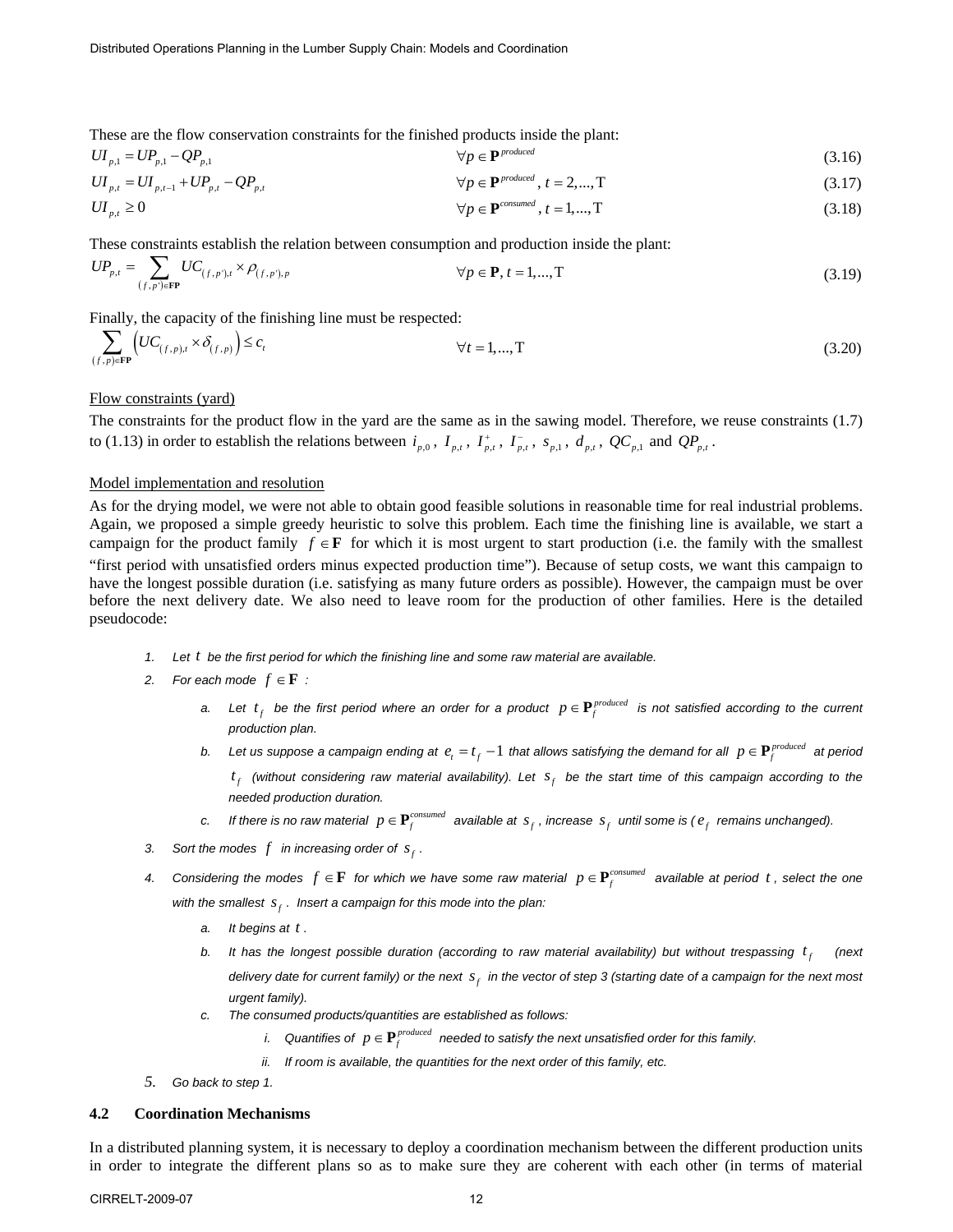availability) but also to guarantee a certain level of collective performance. Such a strategy defines which information is transmitted from one agent to the other, when it is transmitted and what the sequence used to propagate the information is.

The most common class of coordination mechanisms (both in literature and industrial practice) can be described as *hierarchical*. In this approach there is a sequence (naturally defined or specified in a long-term agreement) specifying the order in which the partners must plan their operations. Schneeweiss (2003) describes many problems using real industrial applications to illustrate the challenge of distributed decision making. In this section, we describe three different coordination mechanisms, which are (1) *upstream planning*, (2) *two-phase planning* and (3) *bottleneck-first planning*. Then, a modification to the last two mechanisms is proposed in order to *push* alternative products.

#### 4.2.1 Upstream Planning

The most common hierarchical approach is referred to as upstream planning (Bhatnagar *et al*, 1993; Dudek *et al*, 2005). Agents plan their operations one after the other, beginning with the agent that is closest to the customer (right-hand side agent in Figure 7). Knowing demand from the external customer, this agent plans its activities. This allows identifying the supply need of the production unit (in the model, its supply parameter  $s_{p,t}$  is transformed into a variable). This supply need

is then transferred to its supplier and becomes demand for the latter $(d_{p,t})$ . All this presupposes that each agent is always

able to satisfy any demand. Of course, this assumption cannot be met in all contexts. This is why it cannot be used in our application and is furthermore not implemented.



Figure 7. Upstream planning

#### 4.2.2 Two-phase Planning

One variant of this approach, particularly relevant in a process industry with strong supply constraints, is to apply two planning phases: one upstream and the other downstream (see Figure 8). This approach involves each agent twice. The agent first makes a temporary plan to compute its supply needs and sends this information to its supplier. In turn, the supplier tries to satisfy this demand and responds with a supply plan that does not necessarily meet all demand (e.g., some deliveries may be planned to be late or some products can be replaced by substitutes). When informed of the supply granted by its supplier, the initial agent has to revise its production plan in order to account for supply constraints. The task flow forms a loop with two phases: one upstream where demand is tentatively propagated and the other downstream where final supply is propagated.



Figure 8. Two-phase planning

#### 4.2.3 Bottleneck-first Planning

A *truncated* version of the two-phase planning approach is illustrated in Figure 9. The external customer demand is transmitted directly to the drying agent instead of going through the finishing agent. This modification is inspired by the proposition from Goldratt *et al* (1992) to plan the production bottleneck first. In the lumber supply chain, the drying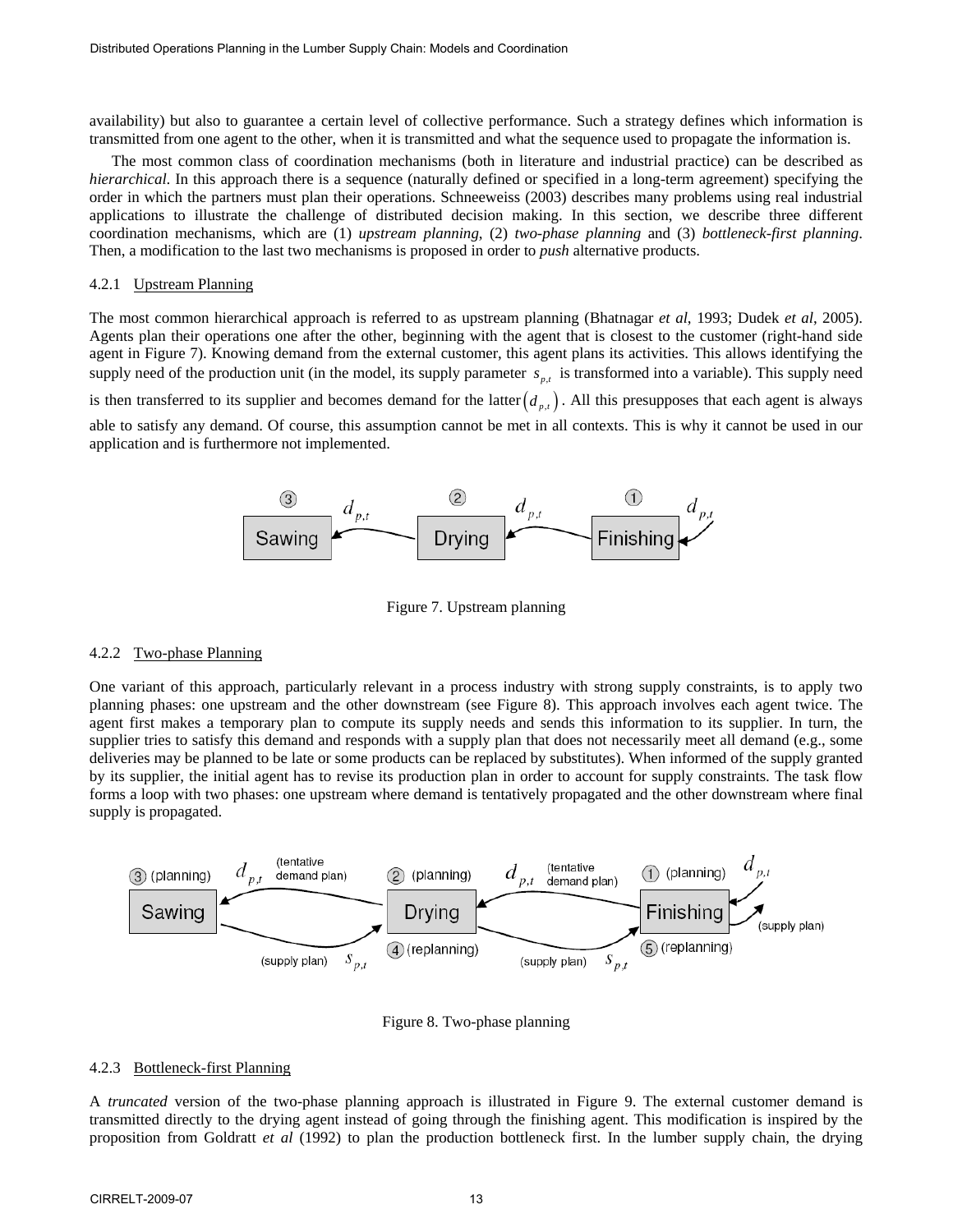production center is often the bottleneck because of the investment needed to deploy kiln dryers. Kiln drying duration can span from 12 to 60 hours, immobilizing and having a tremendous impact on the flexibility of the supply chain.



Figure 9. Bottleneck-first planning

Because demand for finished products is transmitted to the drying agent, it must have a definition of the finishing processes. This is done by adding the finishing activities in the graph of activities (Figure 4). By doing so, the drying agent has a simplified representation of the finishing unit processes.

#### 4.2.4 Pushing alternative products

In our context, internal demand (demand from one unit to another) cannot be considered as a hard constraint. When a production unit cannot satisfy all the demand of a partner, it might be useful to propose alternative products to this partner. With this option in mind, a simple modification to the previous mechanisms (two-phase and bottleneck-first) is proposed.

In the downstream phase, the unit uses available production capacity to produce alternative products and "push" them to the next unit (hoping it will be able to use them). To do this, we simply run the planning model of the agent another time: we remove the already used capacity and raw material, and provide the model high demand for other products. In the objective function, these products are weighted  $(w<sub>n</sub>)$  using their respective expected market value.

## **5. INDUSTRIAL APPLICATION**

This section presents work that was done with an industrial partner in order to validate the models (Section 5.1). We then show how an agent-based simulation platform was used in order to study the impact of different coordination mechanisms. The planning models were embedded in an agent-based platform (Section 5.2) and simulations were done in order to evaluate the coordination mechanisms according to the supply chain performance (Section 5.3). Finally, Section 5.4 discusses related work.

#### **5.1 Process Modeling and Industrial Validation**

In order to carry out validation of the proposed planning models, we developed a case study with a lumber company which includes production processes, products, orders, on-hand inventory, selling prices, resource costs, forecasted supply, capacity and work-in-process inventories. Processes were modeled in collaboration with the company's production manager. Customer data and on-hand inventory data were extracted from the partner's ERP system. Finally, the partner's sales team provided the data about product prices and resource costs.

Each planning model was assessed using real industrial data in an off-line planning mode. Each week, the partner's production manager sent us updated production data, which we used to generate a production plan. The production manager gave feedback concerning the quality and feasibility of the plans. This interactive validation phase allowed us to review and adjust the planning parameters as well as the planning models. This validation process took about one year and many corrections were made to the models.

#### **5.2 Agent-based Planning Platform**

In order to develop an Advanced Planning and Scheduling (APS) system for the lumber supply chain, the FORAC Research Consortium of Université Laval (Québec, Canada) has developed an agent-based planning platform. In brief, this platform aims to address: (1) the ability to plan and coordinate operations throughout the supply chain; and (2) the ability to analyze the dynamics and simulate different supply chain scenarios through simulation. It allows the user, whether a production manager or a researcher, to evaluate and compare different planning models, coordination mechanisms or supply chain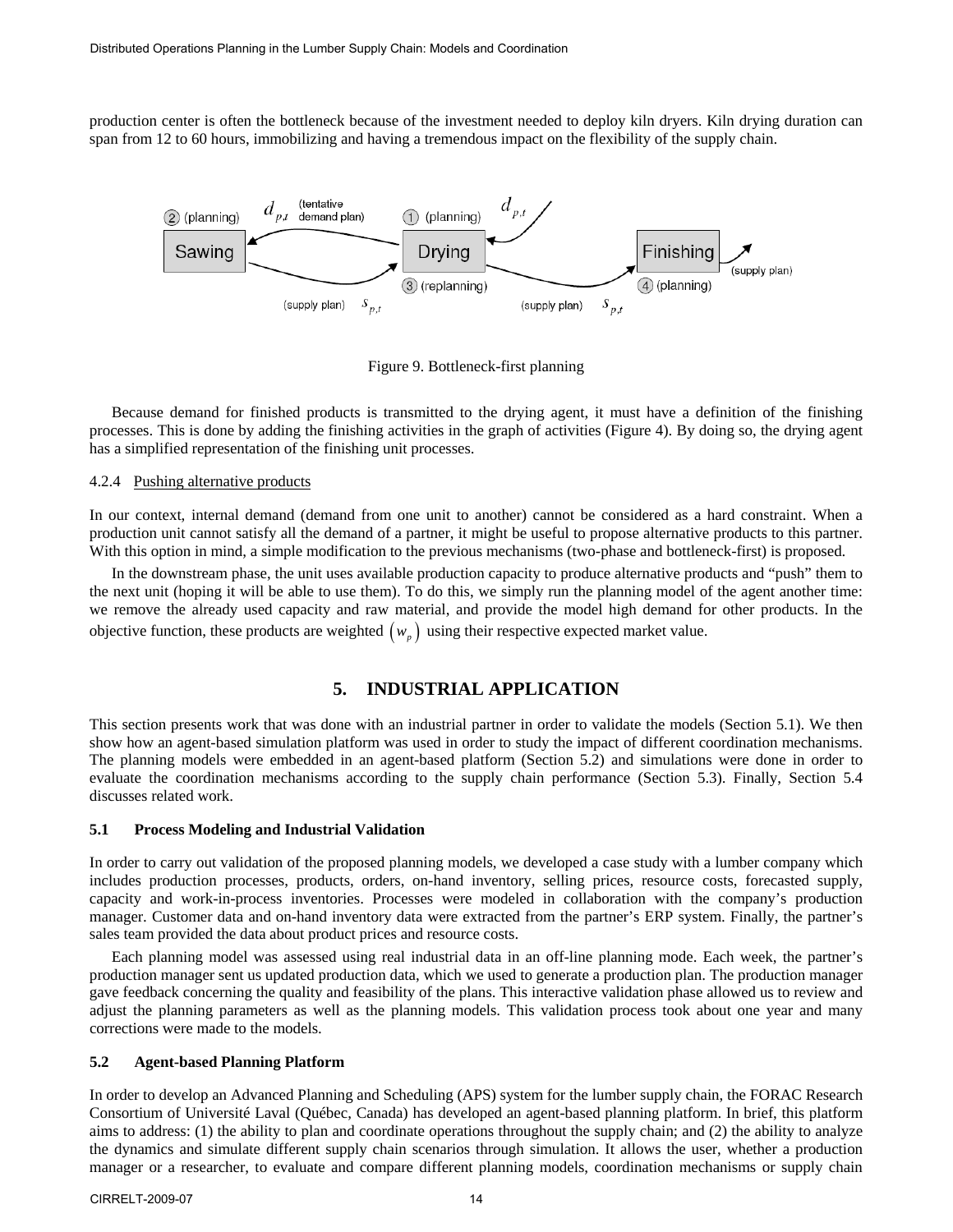configurations, according to user specified performance measures. Essentially, each planning model is embedded within a software agent that has the capacity to manipulate data, solve its planning model, and exchange information with other agents according to coordination mechanisms. To allow specification of coordination mechanisms, the platform relies on the concepts of conversation protocols that are commonly used in multi-agent systems. The interested reader is referred to Frayret *et al* (2007) for a more thorough description of the design specifications and functions of this platform.

#### **5.3 Simulation**

We simulated the coordination mechanism using the agent-based planning platform described previously. A virtual supply chain was built, based on the industrial case. The planning agents (i.e., sawing, drying and finishing) were set up according to these data. The studied case has a total of 393 types of production activities and 114 products, including 45 finished products available to the external customer. Orders were generated using a probabilistic demand generator (Lemieux *et al*, 2008), for a 50-day planning horizon. This generator created random demand, according to predetermined settings such as distribution functions, minimum/maximum limits and seasonality as well. However, we did not simulate the replenishment of the sawing unit; we considered unlimited log supply.

Table 1 presents the performance of four coordination mechanisms (*two-phase planning* and *bottleneck-first*; with or without the option of *pushing* alternative products). The performance indicators used to compare the mechanisms are: (a) the percentage of late deliveries, (b) the average tardiness for late deliveries and (c) the average tardiness per ordered unit (that is, "a" multiplied by "b").

Results show a clear advantage to *bottleneck-first planning* over *two-phase planning*. This is due to the advantage of planning production of the bottleneck (here the drying agent) first, which sets the total capacity of the entire supply chain. Also, pushing alternative products allowed an additional reduction of backorders for both coordination mechanisms. The hybrid approach of bottleneck-first planning with the ability to push alternative products gave the best results in this case.

|                                                            |                       | Two-phase planning                           | <b>Bottleneck-first planning</b> |                                              |  |
|------------------------------------------------------------|-----------------------|----------------------------------------------|----------------------------------|----------------------------------------------|--|
|                                                            | <b>Satisfy demand</b> | <b>Satisfy demand</b><br>+push alt. products | <b>Satisfy demand</b>            | <b>Satisfy demand</b><br>+push alt. products |  |
| Late deliveries (%)                                        | 49.94 %               | 28.27 %                                      | 44.18 %                          | 26.20 %                                      |  |
| Average tardiness (days) per<br>late unit volume delivered | 4.58                  | 1.74                                         | 0.95                             | 0.16                                         |  |
| Average tardiness (days) per<br>unit volume ordered        | 2.29                  | 0.49                                         | 0.42                             | 0.04                                         |  |

#### Table 1. Coordination mechanisms evaluation

## **5.4 Related Work**

The previous section showed how such methodology can be used to study the impacts of different coordination mechanisms on a supply chain. However, the results should not be used as generic prescriptions for the lumber industry as they are specific to this case study. The best coordination mechanism to use depends on various factors; moving the bottleneck or changing the mix of alternative products can have a major impact on the performance of the mechanisms.

As an illustration of this, Cid-Yanez *et al* (To appear) used the platform and the planning model introduced here in order to study the impact of moving upward the point up to where demand information is transmitted (i.e., the decoupling point, called the push-pull limit; beyond that point agent just *push* products). Nine supply chain configurations were investigated under six different environmental conditions in order to carry out a complete mixed level design of 54 simulation runs. Each of these configurations was a combination of a decoupling point position and a capacity level committed to contracts with customers. Similarly, the environmental conditions were designed as a combination of supply type (i.e., log diameter distribution) and lumber market prices.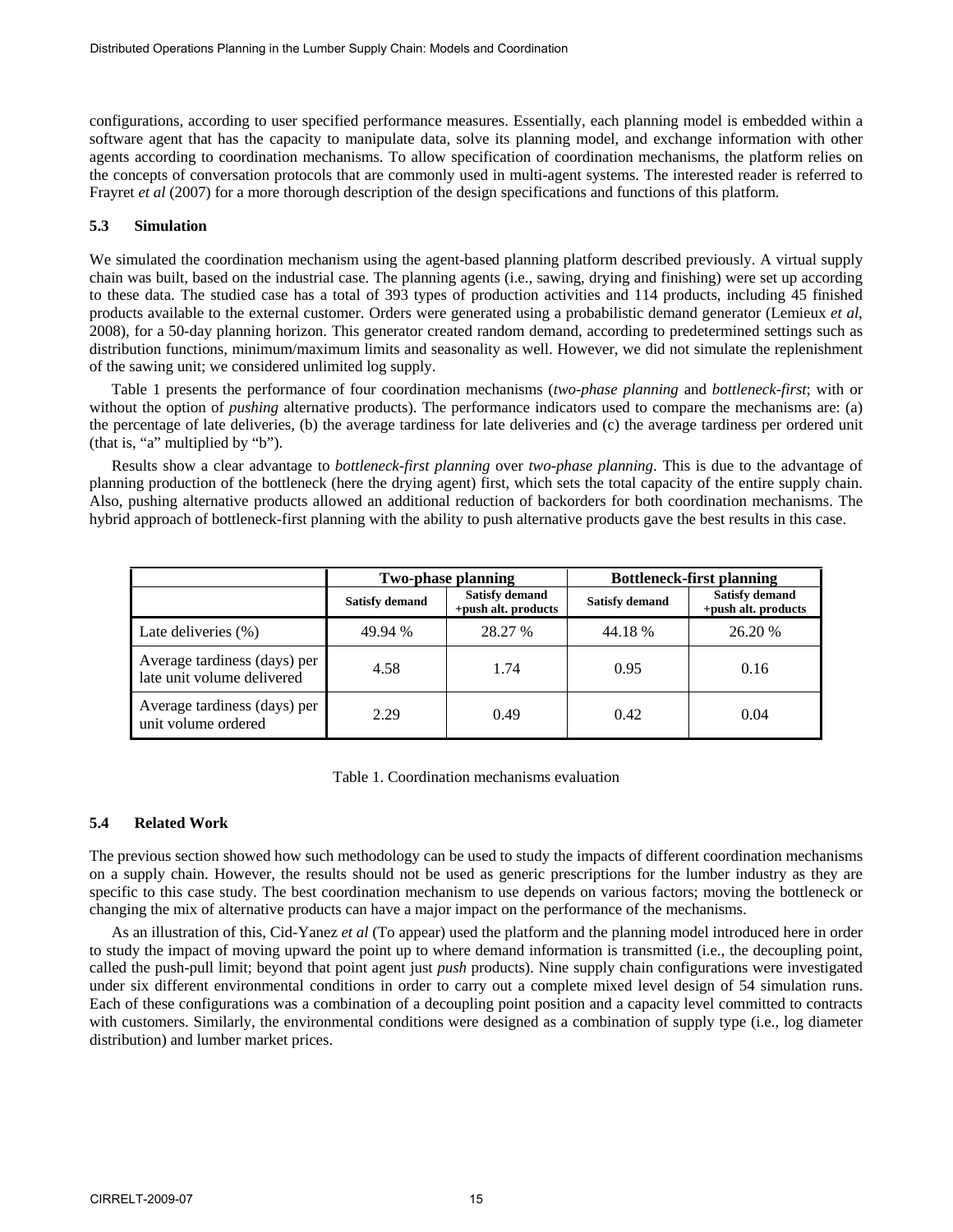

Figure 10. Studied decoupling point positions

This study demonstrated the advantage in terms of logistic performance of setting up the decoupling point position as far upward as possible. However, this also illustrated the cost of such a practice in terms of total value creation. In other words, setting up the models presented in this paper so as to maximize customer demand satisfaction instead of simply producing the most valuable products at each stage and pushing them downward, has the effect of decreasing the overall value of total production. Consequently, making a commitment to regularly meet a customer's demand, is a service that must be paid through adding a premium to the market price.

### **6. CONCLUSION**

This paper described the production planning problems and models for three production units in the North American softwood lumber industry. The models can be used individually or in a distributed supply chain context. Different coordination mechanisms have been described. We showed how the planning models can be integrated in an agent-based planning platform in order to evaluate and compare the coordination mechanisms.

Different improvements can be made to the models and coordination mechanisms. For example, an agent could exploit information about partner's preference regarding alternative products. Also, it might be interesting to use simulation tools to evaluate the robustness of the system in a context where unexpected events happen.

Finally, other coordination mechanisms are studied in order to offer alternatives to the ones presented in this paper. Forget *et al* (2008) have proposed an intelligent planning agent model, called multi-behavior agent, which can adapt its coordination mechanisms according to specific states in its environment. Also, Gaudreault *et al* (To appear) have proposed a distributed planning algorithm based on distributed constraint optimization, where agents are requested to submit multiple local plans in order for the collective to find the best arrangements of plans.

## **7. REFERENCES**

- 1. Bartak, R. (1999a). Conceptual Models for Combined Planning and Scheduling. Proceedings of the CP99 Workshop on Large Scale Combinatorial Optimization and Constraints. Alexandria, USA, pp. 2-14.
- 2. Bartak, R. (1999b). On the Boundary of Planning and Scheduling: A Study. Proceedings of the Eighteenth Workshop of the UK Planning and Scheduling Special Interest Group (PlanSIG), Manchester, UK, pp. 28-39.
- 3. Bartak, R. (2002). Visopt ShopFloor: on the edge of planning and scheduling. Proceedings of the Principles and Practice of Constraint Programming International Conference, LNCS#2470, Ithaca, USA, pp. 587-602.
- 4. Bhatnagar, R., Chandra, P. and Goyal, S.K. (1993). Models for multi-plant coordination. European Journal of Operational Research, 67(2): 141-160.
- 5. Cid-Yanez, F., Frayret J.M., Leger, F. and Rousseau, A. Agent-Based Simulation and Analysis of Demand-driven